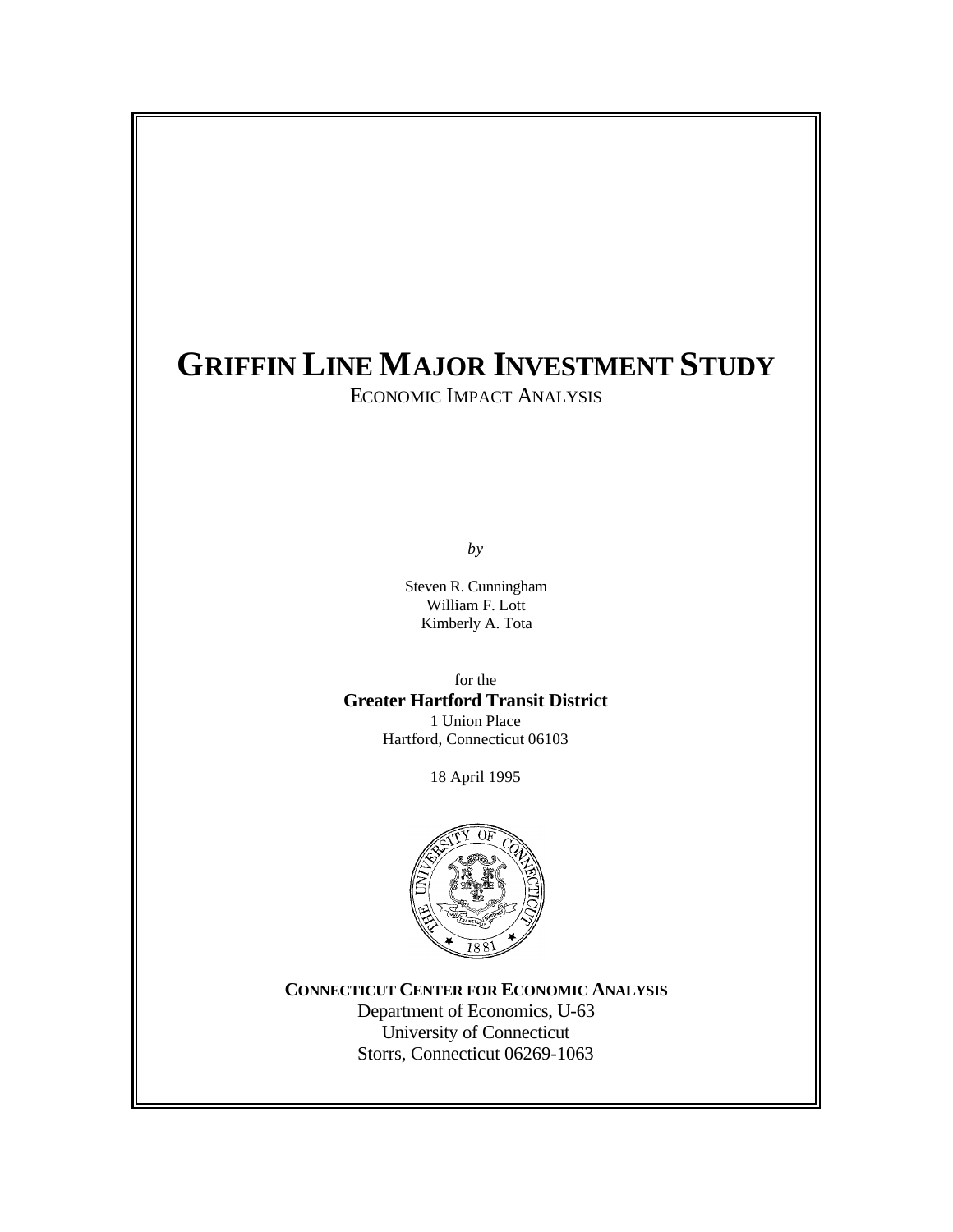## **EXECUTIVE SUMMARY**

This study projects the economic impact of the design, construction, and operation of a transitway running along a roughly 9 mile segment, the so-called *corridor*, from downtown Hartford to the Griffin Center in Bloomfield. Two transportation modes are compared--a light rail transitway (LRT) and a busway.

This study was commissioned by the Greater Hartford Transit District (GHTD) with support from:

- the Capitol Region Council of Governments (CRCOG),
- the Connecticut Department of Economic Development (DED),
- the U.S. Department of Transportation, and
- the Connecticut Department of Transportation (CTDOT),
- as well as other public and private funding sources,

to assess the economic costs and benefits of a transitway investment in the Griffin Line Corridor. The study relies on data provided by the above organizations as well as the Rideshare Company (the regional rideshare brokerage and major employer Transportation Management Organization [TMO]) and the corridor municipalities. Data and technical support were also provided by Bechtel Corporation, a project engineering and engineering management consultant to GHTD.

This study was funded to provide the Economic Impact Study necessary as part of an ongoing Major Investment Study of the Griffin Corridor under preparation by GHTD. In conjunction with a number of other reports and analyses, these results will be submitted to the Connecticut Department of Transportation and the Federal Transit Administration in 1995.

The LRT project involves a total capital expenditure of \$215 million while the busway alternative involves a total capital expenditure of \$127.2 million. The LRT capital expenditures are distributed as follows and the approximate years of expenditure: \$174.3 million (1993-2000), \$8.6 million (2011 and 2023), and \$23.5 million (2018). The busway alternative involves Capital expenditures of \$94 million (1993-2000), \$14.5 million in (2011 and 2023), and \$4.2 million (2018).

The study assumes that twenty percent of the capital expenditure is funded by the state with the remainder funded by federal sources; net operating expenses for the Griffin Line are assumed to be funded fully from state sources.

The results of the two alternatives are summarized in Table A. The impact is most pronounced in Hartford County. Therefore, the reporting effort focuses on the impact there.

| <b>CCEA</b><br><b>GRIFFIN LINE</b><br>_ _ _<br>the contract of the contract of the contract of |
|------------------------------------------------------------------------------------------------|
|------------------------------------------------------------------------------------------------|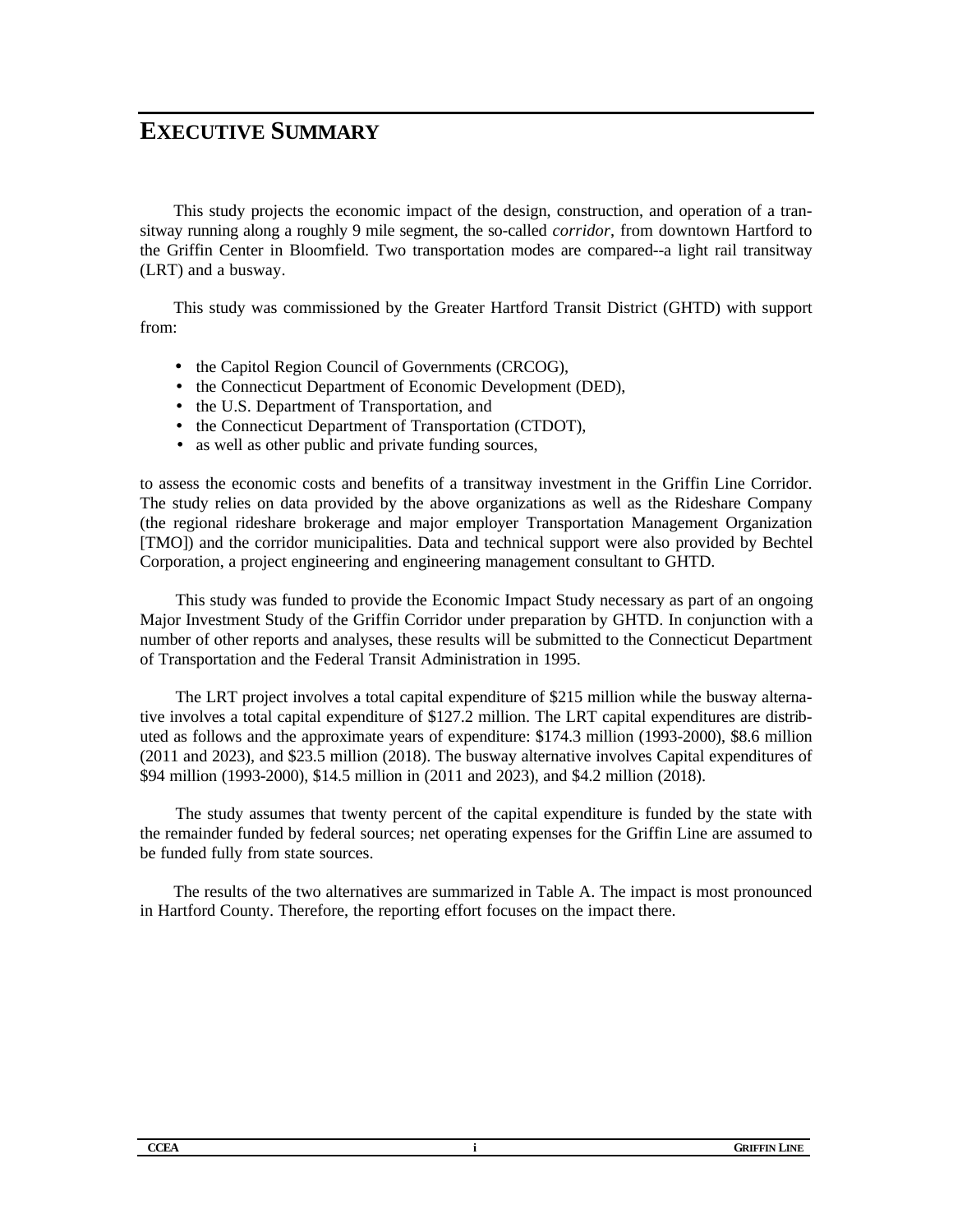#### **Table A. Economic Impact Summary, 1995-2030. Hartford County.** *Connecticut in italics.*

| Case                  | Net<br><b>Private</b><br><b>Sector</b><br>Job-Years<br><b>Created</b> | <b>Net</b><br>Total<br>Job-Years<br><b>Created</b> | <b>Present Value</b><br>of Change in<br><b>Real GRP</b><br>(\$1995) | <b>Present Value</b><br>of Change in<br><b>Real Disposable</b><br>Income (\$1995) |
|-----------------------|-----------------------------------------------------------------------|----------------------------------------------------|---------------------------------------------------------------------|-----------------------------------------------------------------------------------|
| 1. Light Rail Line    | 2,115                                                                 | 8.281                                              | \$48.8 million                                                      | \$71.0 million                                                                    |
| <b>Alternative</b>    | 2.246                                                                 | 5.844                                              | \$34.3 million                                                      | \$72.8 million                                                                    |
| 2. Busway Alternative | 1,340                                                                 | 5,588                                              | \$24.8 million                                                      | \$43.3 million                                                                    |
|                       | 1.498                                                                 | 4.281                                              | $$17.1$ million                                                     | \$44.9 million                                                                    |

Case 1, with the Light Rail Line implemented, is clearly the most desirable on an employment basis. Of the 2,246 private-sector (nonfarm) net job-years created, 2,115 are in Hartford County and 131 are in the rest of Connecticut. More public sector jobs accrue to Hartford than elsewhere in the state; that Hartford is the site of the development as well as the state capitol makes this unsurprising. Moreover, in a state the size of Connecticut, Hartford jobs *are* state jobs; people commute to jobs in Hartford from every corner of the state.

The present value of the change in real disposable income reflects the change in household wealth and real buying power. Hartford County households increase the present value of their future buying power by about \$71.0 million, whereas households in the rest of Connecticut gain \$1.8 million in the present value of their buying power. This distribution of benefits is characteristic of such localized public investments. Although State funding is reduced elsewhere in the State, the remainder of the State (outside of Hartford) still enjoys a positive economic impact.

One way to evaluate the projected return is through the benefit/cost ratio. The benefit/cost ratio is State personal (pre-tax) income divided by the cost of the project to the State. It suggests how much pre-tax income the average taxpayer receives for every dollar of his or her taxes that is diverted to finance the project. Comparing total State expenditures to the change in the present value of real income suggests a benefit/cost ratio of 2.12 for the project under the assumptions of Case 1. This amounts to the average taxpayer receiving \$2.12 in income for every dollar the taxpayer gives up in taxes to sponsor the project. Essentially, the benefit/cost ratio must exceed 1.0 to imply a positive return. Due to the federal subsidy in particular, the ratio for the Griffin Rail Line is uncommonly high. More common favorable ratios typical to public works projects funded across the U.S. are on the order of 1.4-1.8. This implies that, aside from the fact that the benefit is greater to Hartford than elsewhere in the state, this project has considerable state-wide social benefit, and a more productive use of the funds involved is not likely to be found.

Case 2 implements a busway to service the Griffin Corridor. There is a slightly larger increase in both net total and private sector employment in the rest of Connecticut (158 versus 131), while in Hartford County employment increases by substantially less (1,340 net job-years versus 2,246 net job-years).

| <b>COT</b><br>UULA.<br>__ | . החי<br>.<br>w |
|---------------------------|-----------------|
|                           |                 |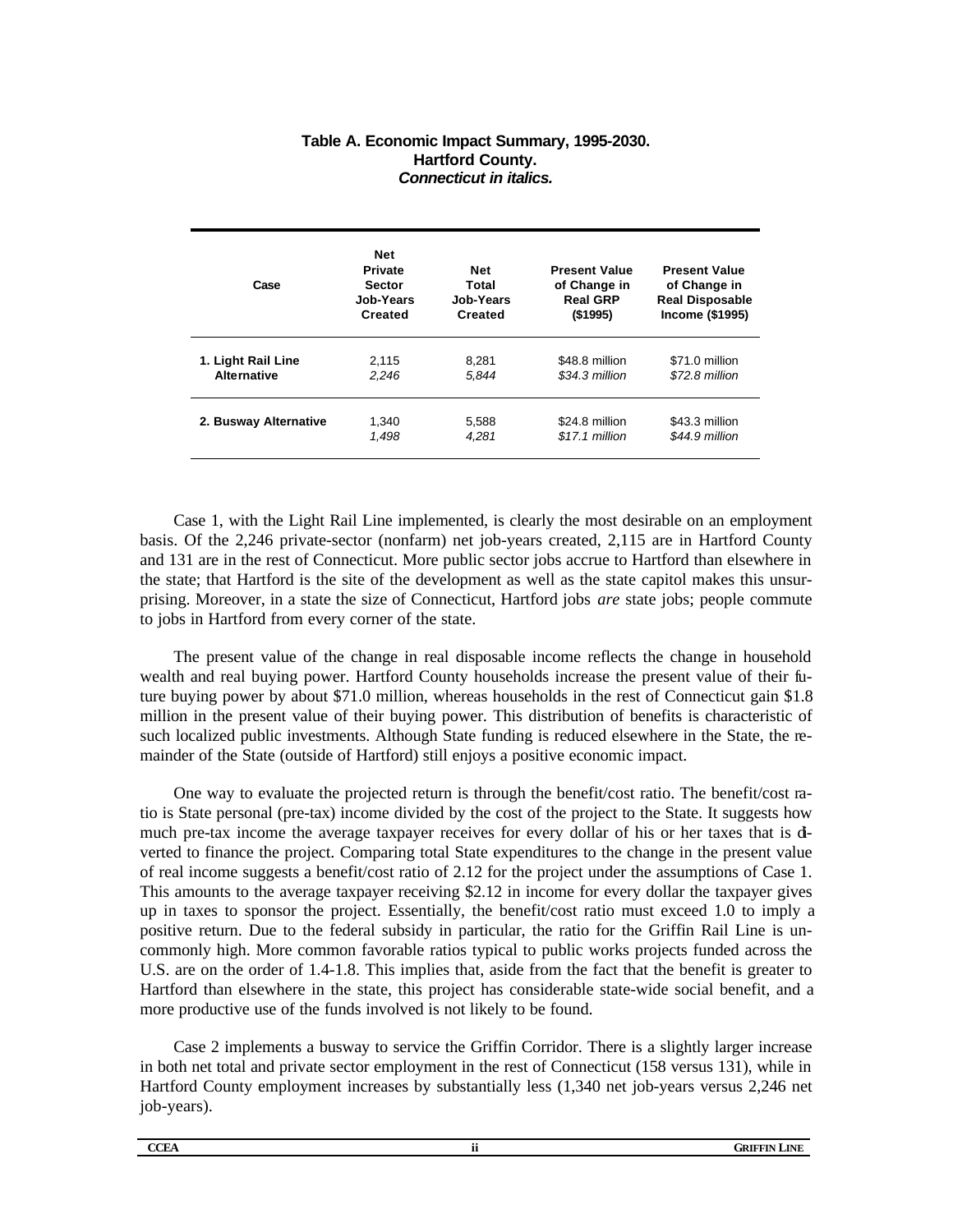In Case 2, total economic activity in Hartford County increases by \$24.8 million (\$1995) and decreases by \$7.7 million elsewhere in the state. Over the 35-year period, real disposable income increases in Hartford by \$43.3 million, and increases elsewhere in the state by \$1.6 million. Comparing total State expenditures to the change in the present value of real income suggests a benefit/cost ratio of 2.21 for the project under the assumptions of Case 2. This amounts to the average taxpayer receiving \$2.21 in pre-tax income for every dollar the taxpayer gives up in taxes to sponsor the project. This is a productive use of funds that generates measurable social benefits.

On a benefit/cost basis, Case 2 is the slightly more advantageous case. The benefit/cost ratio, however should not be the sole measure by which the project is evaluated. In Hartford County, Case 1 produces two-thirds more new net job-years, twice the increase in Disposable Income and nearly two-thirds more gain in Gross State Product. By these critical measures Case 1 has the greatest positive economic benefit on the State.

In summary, either alternative produces highly desirable economic stimulus for the state as a whole. Each case examined the capital expenditures result in a reduction in disposable income for Connecticut residents outside Hartford County. The positive impact is largely localized in Hartford County, and in some cases comes at some cost to the rest of the state. Yet, on average, every taxpayer dollar spent brings \$2.12-\$2.21 to the taxpayer. These benefits are realized while fulfilling the goal of providing commuters a realistic means to get to jobs in and out of Hartford while reducing traffic congestion and vehicle pollutant emissions.

The light rail system may appear less desirable by some measures than the busway as a result of higher, up-front fixed costs combined with the study selection of a 9 mile corridor from Hartford to Griffin Center. Extending the line to Bradley Airport more completely leverages the investment. As shown in the March 1994 study, *Griffin Line Corridor Study: Economic Impact Analysis,* extending the light rail line to the airport increases the cost/benefit ratio to 5.24, and increases privatesector net job-years to 6,581 statewide, with 5,418 of them in Hartford. Gross State Product soars as well.

The study forecasts that the demand stimulus provided by the Griffin Line is not fully captured, representing a lost opportunity for the state. The growth in consumer demand resulting from the project is satisfied primarily through the "import" of goods and services from producers outside the state. Connecticut business expansion never catches up. This is probably because long-run business costs remain lower outside the state, so that it is cheaper to produce elsewhere and then ship to Connecticut. This results in a net "import" of goods into the state.

The problem here is not the Griffin Line Alternatives. If Connecticut business costs are higher than elsewhere in the country, it is a problem that exists prior to the Griffin Line. This project neither creates the problem nor appreciably exacerbates it. The Griffin Line modestly decreases business costs. This analysis simply highlights the obstacle that this cost competitiveness represents for any demand stimulus. The Griffin Line investment could be combined with other state programs to improve the state's competitiveness, resulting in substantially more positive impact than the programs could generate separately. A greater portion of the increased demand could be satisfied through local production and employment, providing a smoother, more sustainable growth path.

For example, the impact of the Griffin Line could be enhanced by the implementation of a parking policy in downtown Hartford. As reported in the prior study, *Griffin Line Rail Corridor Pilot Study: Phase 2A, Technical Memorandum 2.2: Parking Policy Scenarios* (January 1993), an optimal parking policy includes the adoption of market pricing for parking in the Hartford CBD and Asylum Hill areas in combination with a transit subsidy of \$60 per month per employee. The pro-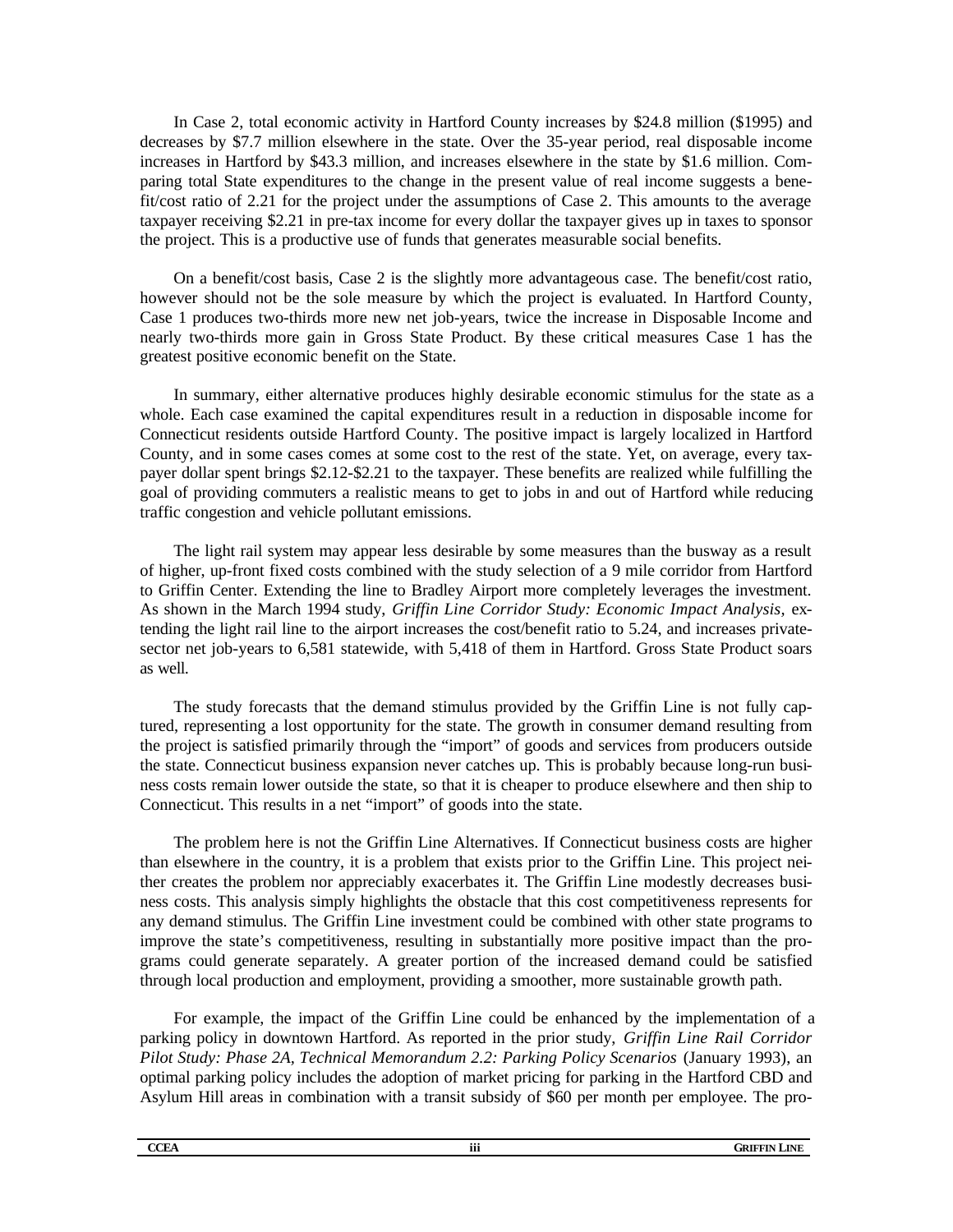posed parking policy would create cost savings for Hartford CBD/Asylum Hill area businesses as employer parking subsidies would be replaced by lower cost transit subsidies. An earlier report *Griffin Line Corridor Study: Economic Impact Analysis* (March 1994) studied the effect of implementing this "optimal" parking policy in conjunction with the construction of a light rail line to serve the entire Griffin Corridor (to Bradley International Airport). The benefits of coupling the construction and parking policy is two-fold: businesses save and there is substantial additional stimulus to the State and local economies. The net combined effect of the extended LRT and the parking policy is to create *seven and a half times as much private employment* as the shorter LRT without the parking policy, and over three and a half times as much total employment. At the same time, real GRP expands by more than six times as much, and and the after tax purchasing power of the populace is more than tripled.

Thus, it is possible to capture some of the lost opportunity by supplementing the project with other policies or projects. Broad-ranging reforms of business taxes, or alternatively, localized tax relief in the form of enterprise zones or targeted industry clusters could do much to foster long-term growth and employment.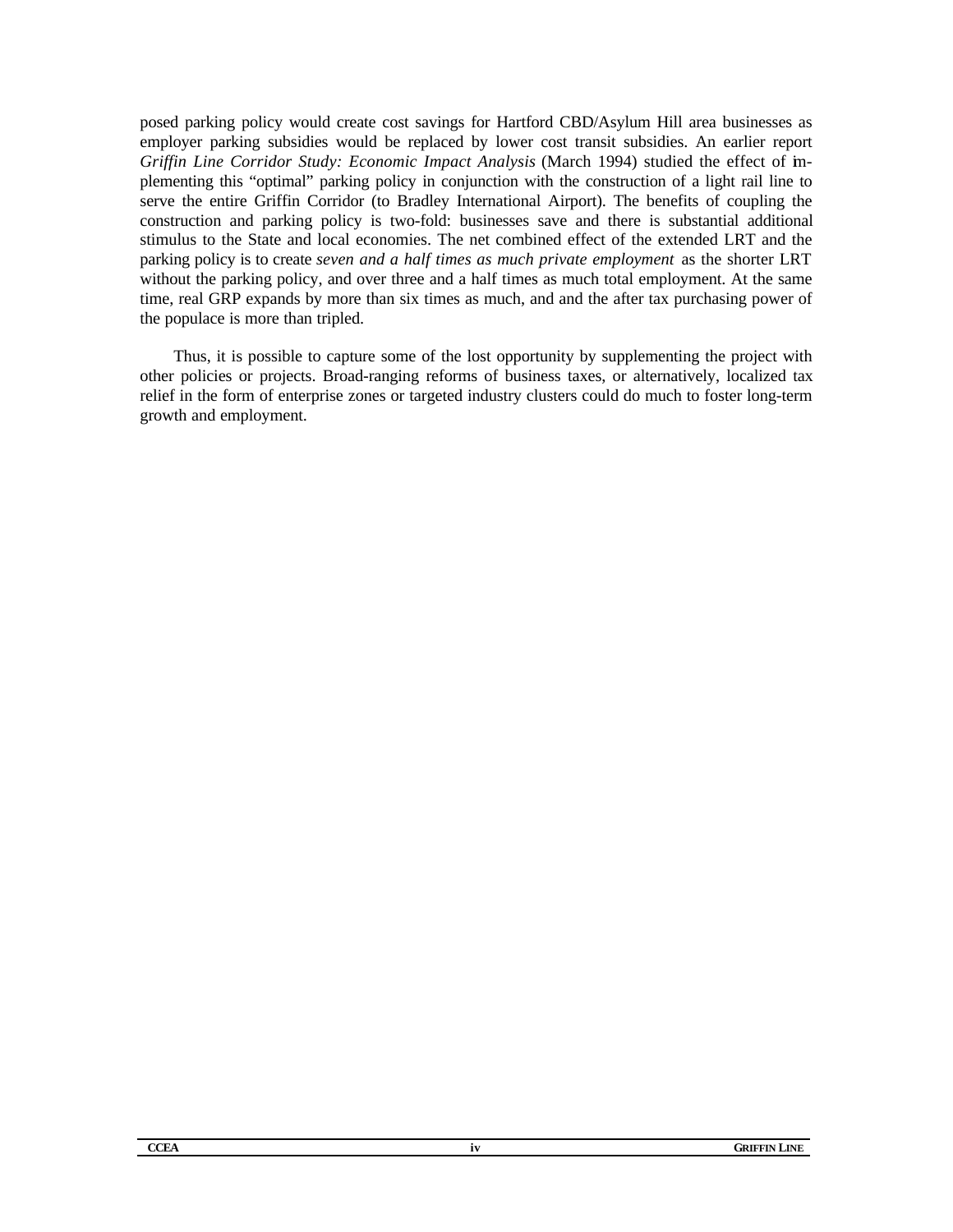# **TABLE OF CONTENTS**

۳

 $\mathbf{v}$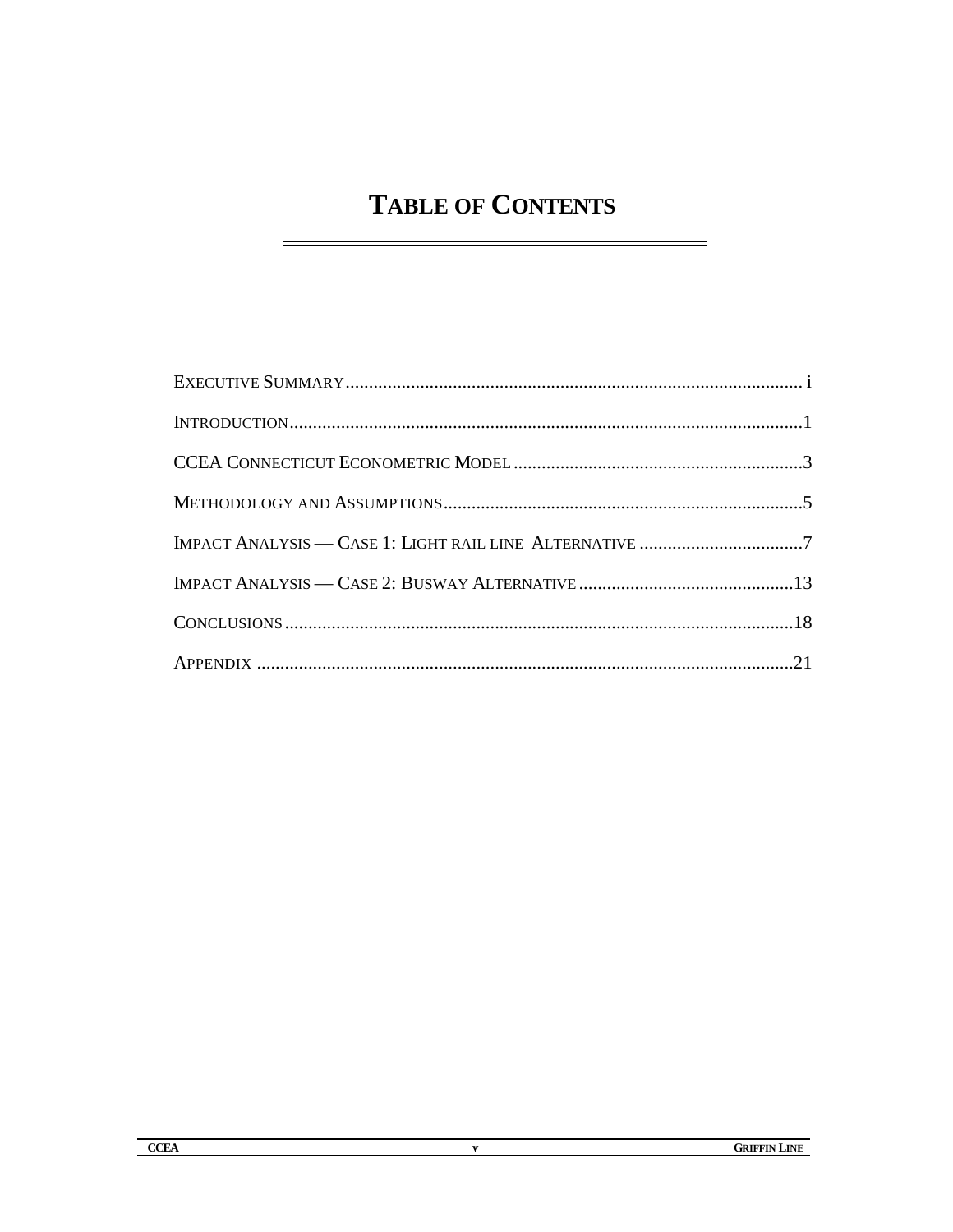## **INTRODUCTION**

This study was commissioned by the Greater Hartford Transit District (GHTD) with support from the Capitol Region Council of Governments (CRCOG), and with grant support from the Connecticut Department of Economic Development (CTDED), the U.S. Department of Transportation, and the Connecticut Department of Transportation (CTDOT), as well as other public and private funding sources, to assess the economic costs and benefits of transitway investment in the Griffin Line Corridor. The data underlying this study were developed over the past five years by these groups in cooperation with the corridor municipalities.

 The Griffin Line Transit Project involves a 9 mile segment from downtown Hartford to the Griffin Center in Bloomfield, terminating at Griffin Center Office Park. The study supports an extensive Major Investment Study of the Griffin Line Corridor under preparation by GHTD for the Connecticut Department of Transportation and the Federal Transit Administration. This economic impact study considers the implications of alternative forms of public transit, a light rail line versus a busway, to service this study corridor.

The GHTD is performing a Major Investment Study (MIS) for the abandoned railroad rightof-way north of Hartford known as the "Griffin Line". As part of the MIS, GHTD is studying various engineering, community operational, ridership and financial aspects of the project on a feasibility/conceptual level. The most capital intensive alternatives are the busway and the Light Rail alternatives. The major objectives of the Griffin Line project are:

- To improve mobility and access in the Griffin Line Corridor,
- To provide a focal point and catalyst for economic and community development,
- To support the long term attainment and maintenance of the regional air quality standards and energy conservation.

The present study substantively provides the economic impact data required under the second item. Specifically, in this study we project the retention and expansion of economic activity, jobs, tax base, and economic welfare in the form of total and per capita real disposable income. Furthermore, we examine changes in employment by sector, changes in spending patterns by final demand, as well as demographic shifts.

Various associated programs and development projects, dependent upon the Griffin LRT and Busway are also evaluated:

- LRT and busway implications, and other development considerations required under the Clean Air Act and
- Increased number of jobs accessible to zero car households.

Along the way, ridership, traffic, and travel time savings are considered, as well as Phase 2A Capital and Operating Cost Estimates and Ridership Projections. For more on these topics see the *Greater Hartford Transit District, Griffin Line Rail Corridor Pilot Study: Phase 2A, Technical Memorandum,* Sections 1, 2.1-2.4, 3.1-3.2, 4 and 5, 1992 and *Griffin Line Corridor Study: Economic Impact Analysis, 1994* and the Technical Memoranda developed to support the current MIS.

| <b>CCEA</b><br>---- | LINE<br>GRIFFIN<br>the contract of the contract of the contract of the contract of the contract of |
|---------------------|----------------------------------------------------------------------------------------------------|
|---------------------|----------------------------------------------------------------------------------------------------|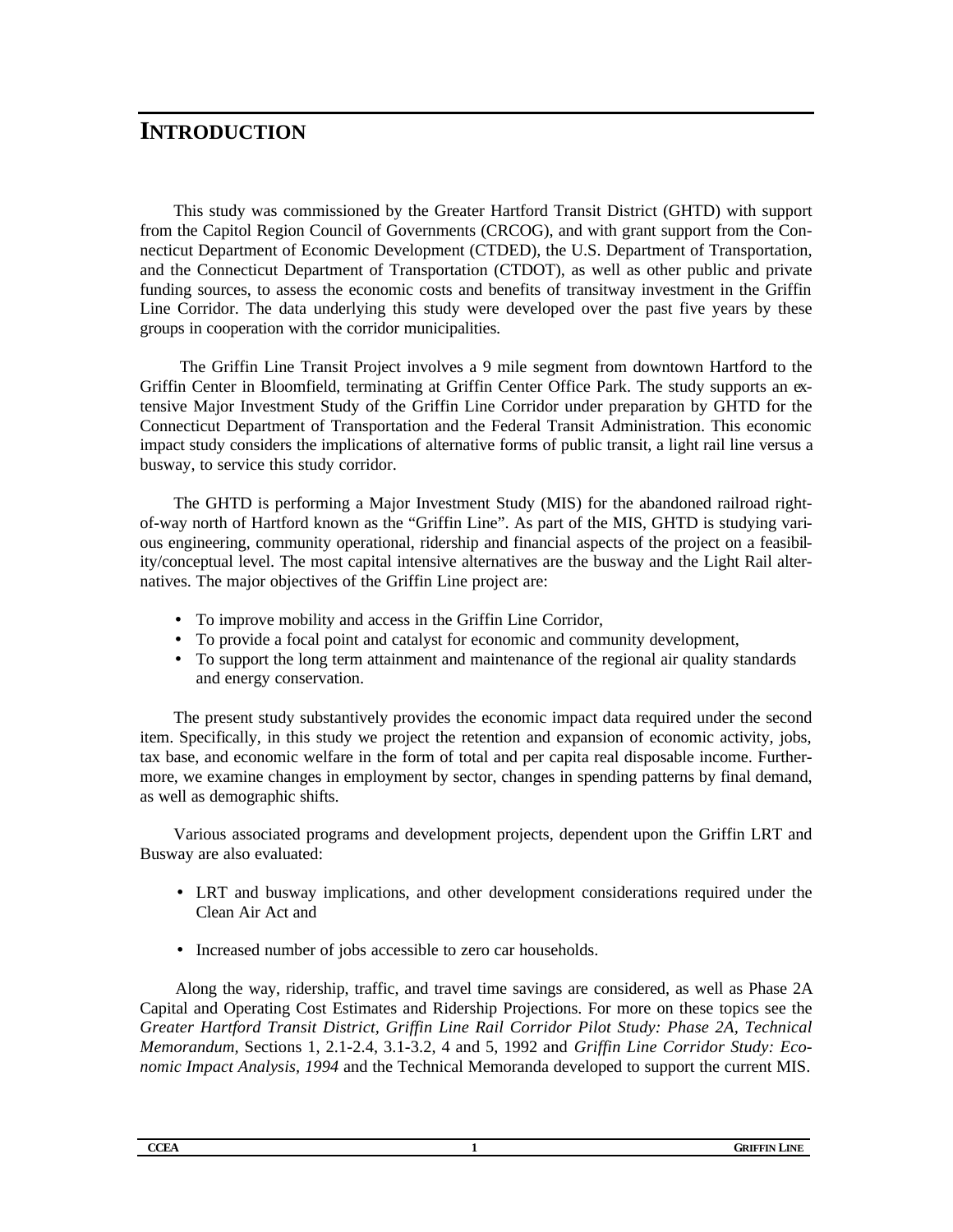This study is limited to the initial "leg" of the Griffin line ending at Griffin Center, and does not directly consider the following related proposed programs and development projects:

- Extension of the transit line to Bradley International Airport,
- Amphitheater and related development projects,
- Projections of additional development attracted to the Corridor,
- Enterprise Zone,
- CBD Loop, and
- Downtown Station.

These projects, although synergistic to the Griffin Line, were not included herein to provide a focus on Griffin Line impacts.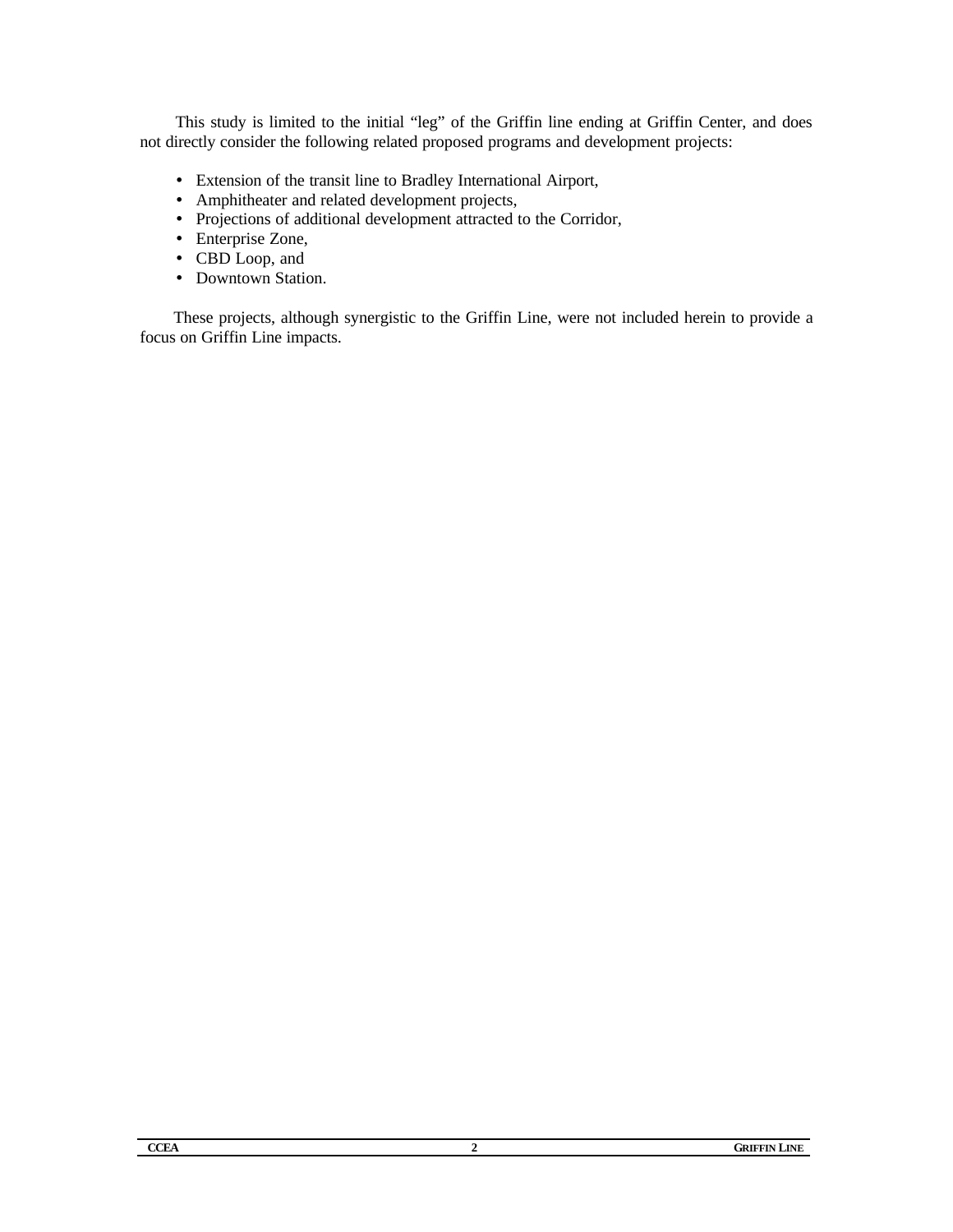## **CCEA CONNECTICUT ECONOMETRIC MODEL**

In 1992, with funding from the Connecticut Department of Economic Development (DED), the Department of Economics at the University of Connecticut acquired a microcomputer-based econometric model of the Connecticut economy from Regional Economic Models, Inc. (REMI). A Massachusetts-based firm with historical ties to the University of Massachusetts, REMI has developed an expertise in regional econometric modeling, and is a leading supplier and developer of such models. Following the acquisition of the model, the Department of Economics at the University began the formal process to create the Connecticut Center for Economic Analysis (CCEA).

In 1993, the CCEA, with funding again from DED and private sources, acquired another economic model from REMI that breaks out Hartford and Fairfield Counties, allowing each county to be studied in isolation or combined with the rest of the state.

The REMI models include all of the major inter-industry linkages among 466 private industries, aggregated into some 49 major industrial sectors. With the addition of farming and three public sectors (state & local government, civilian federal government, and military), there is a total of 53 sectors represented in the models.

At the root of the models are the results of extensive modeling efforts at the U.S. Department of Commerce (DoC). The DoC has developed, and continues to develop, an *input-output model (or I/O model)* for the United States. Modern input-output models, largely the result of the pathbreaking research by Nobel laureate Wassily Leontief, focus on the inter-relationships between industries, and provide micro-level detail regarding factor markets (including the labor market), intermediate goods production, as well as final goods production and consumption. Conceptually, the model is constructed in the form of a table, a kind of cross-reference, in which each cell summarizes the sales-purchase relation between industries or sectors.

An example may help to make clear the value of this structure. Suppose that one cell changes; wages for labor rise in one specific sector. The labor cell in that sector would change. Then the change would flow through the table, affecting inputs and outputs in other industries along the chain of production. At the same time, businesses might substitute capital machinery (automation) or other inputs that appear more cost effective as a result of the change, offsetting to some extent the rising cost of labor. Workers may attempt to shift their employment to the sector with the higher wages. That is, all of the elements of the model, just like the economy it represents, are related to all other elements of the model.

The REMI Connecticut model takes the U. S. I/O "table" results and scales them according to traditional regional relationships and current conditions, allowing the relationships to adapt at reasonable rates to changing conditions. Additionally:

- Consumption is determined on an industry-by-industry basis, from real disposable income in Keynesian fashion.
- Wage income is related to sector employment factored by regional differences.
- Property income depends only on population and its distribution, adjusted for *traditional* regional differences, not on market conditions or building rates relative to business activity.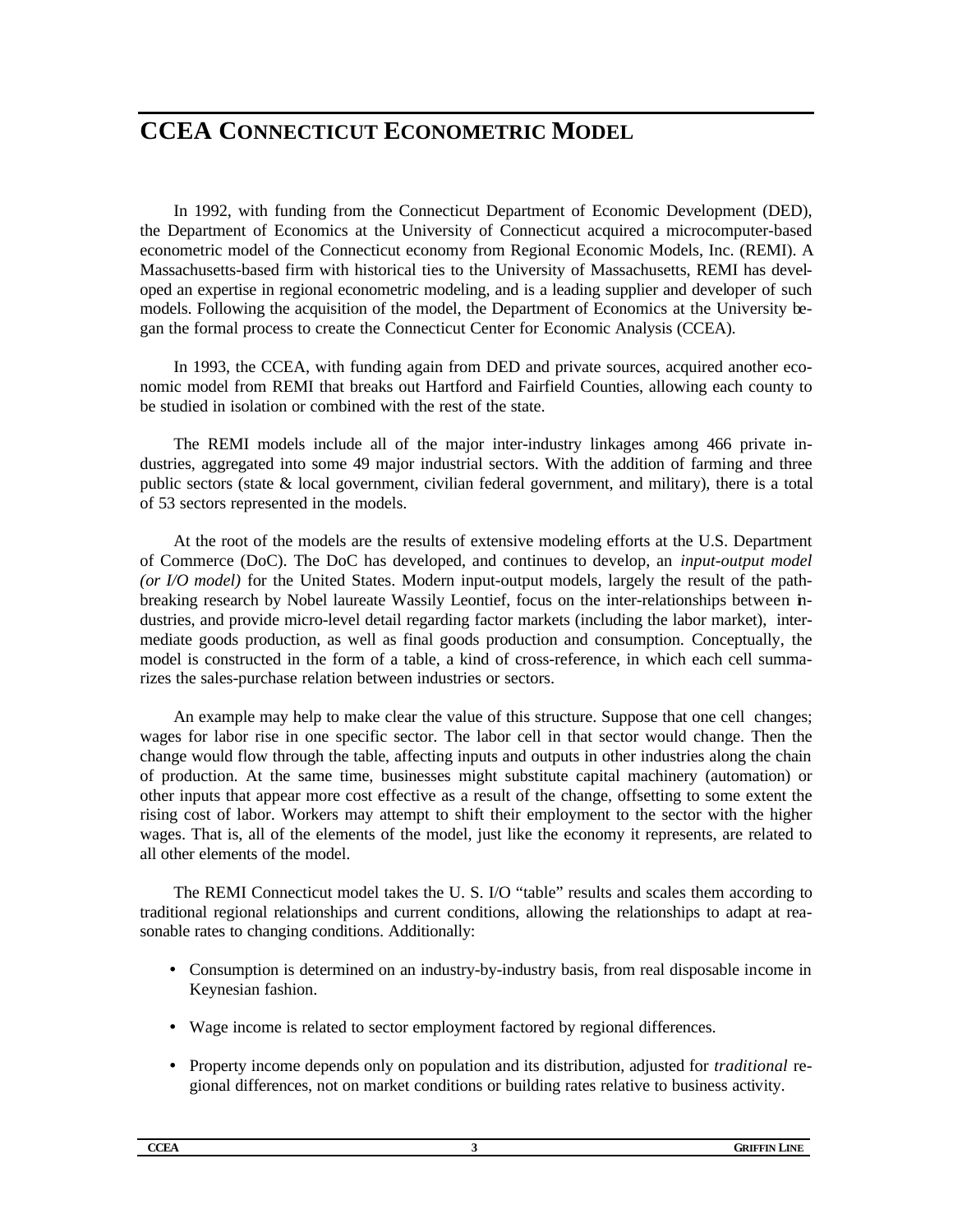- Estimates of transfer payments depend upon unemployment details of the previous period. Moreover, government expenditures are proportional to the size of the population.
- Federal military and civilian employment is exogenous and maintained at a *fixed* share of the corresponding total U. S. values, unless specifically altered in the analysis.
- Migration into and out of the state is estimated based upon relative wages and the "amenities" of life in Connecticut versus other states.
- "Imports" and "exports" from other states are related to relative pricing and production costs in Connecticut versus elsewhere.

Depending on the analysis being performed, the nature of the chain of events cascading through the model (economy) can be as informative for the policymaker as the final aggregate results. Because the model generates such extensive sectoral detail, it is possible for experienced economists in this field to discern the dominant causal linkages involved in the result.

In the sections that follow, the final aggregate results are discussed and important causal linkages highlighted. The model output summary tables for the cases examined are included as an appendix.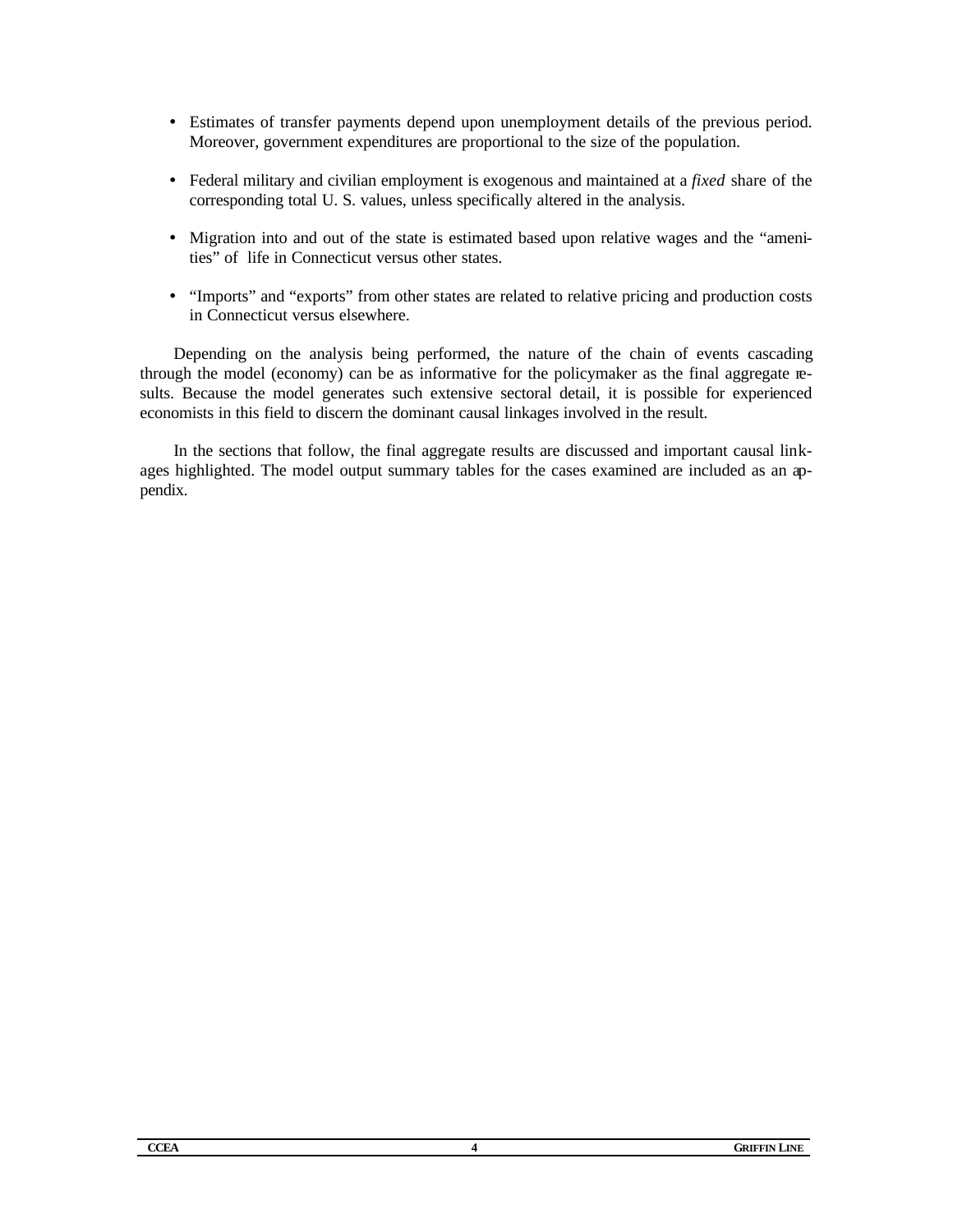## **METHODOLOGY AND ASSUMPTIONS**

The transit alternatives are evaluated in comparison to each other. Our analysis provides detailed forecasts for Hartford County, the rest of Connecticut, and the State as a whole.

Because the *economic impact* is largely limited to Hartford County, we focus our analysis on changes in economic activity in the County. Because the *investment* is made by the State, and residents statewide will pay the State's share of the expenses in terms of higher taxes or reductions in other state services, the cost/benefit analysis is made for the State as a whole.

We outline the analysis and policy variables involved:

CAPITAL EXPENDITURES. Capital expenditures for the Light Rail Line alternative total \$215 (in 1994 dollars), over the period 1995-2030. By the year 2000, 81% of the total expenditures are made with the remainder of the capital expenditures made in 2011, 2018, and 2023 (\$8.6 million, \$23.5 million, and \$8.6 million, respectively). Total capital expenditures for the Busway are \$127.2 million with nearly three-quarters of the total capital expenditure made by 1999. The rest of these expenditures: \$14.5 million, \$4.2 million, and \$14.5 million are made in the years 2011, 2018, and 2023, respectively.

The State of Connecticut is expected to subsidize the continuing operations of either system. Riders will pay a fare that covers only a portion of the total cost of the ride. Given the State's balanced budget requirement, the cost of the subsidy was entered as a corresponding reduction in other state expenditures. Since the reduction was entered in percentage terms, each region of the state had its share of state spending reduced by the same proportion. (State and Local spending; variable 1314)

The total operating cost of each of these lines was entered as the output of that line. This variable is an "output translator"; the increase in output was entered in constant dollar terms, and it is distributed across the output sectors of the economy according to historical norms. (Variable 217)

*OTHER COSTS.* Over 1,700 cars daily are diverted from driving in or out of Hartford because their drivers will opt to ride on the Griffin Line Light Rail, while the implementation of the Griffin Busway will divert nearly 2,000 drivers. In each case, one half of the operating cost or just over 37 cents per mile for cars in Connecticut was allocated to depreciation and maintenance service. Multiplying this figure by the average daily trip distance for the work-trip cars and the non-work-trip cars and the average number of such riders, we obtained an estimated daily cost saving to the drivers of these diverted cars. The annual total of these savings from each alternative was entered into the model. (Variable 161)

The other half of the saving on auto costs discussed above was assumed to be spent on fuel. (Variable 166)

Approximately one-half of all the riders that will take the Griffin Line previously used other forms of public transit. The fare and state subsidy for these riders will be lost to the other forms of public transit and were therefore subtracted from that system as revenues. That is, the demand for "traditional" public transit was reduced by the total of the fares of the "transplanted" riders. (Variable 262)

| <b>CCEA</b><br>INE<br>GRIF<br>. |
|---------------------------------|
|                                 |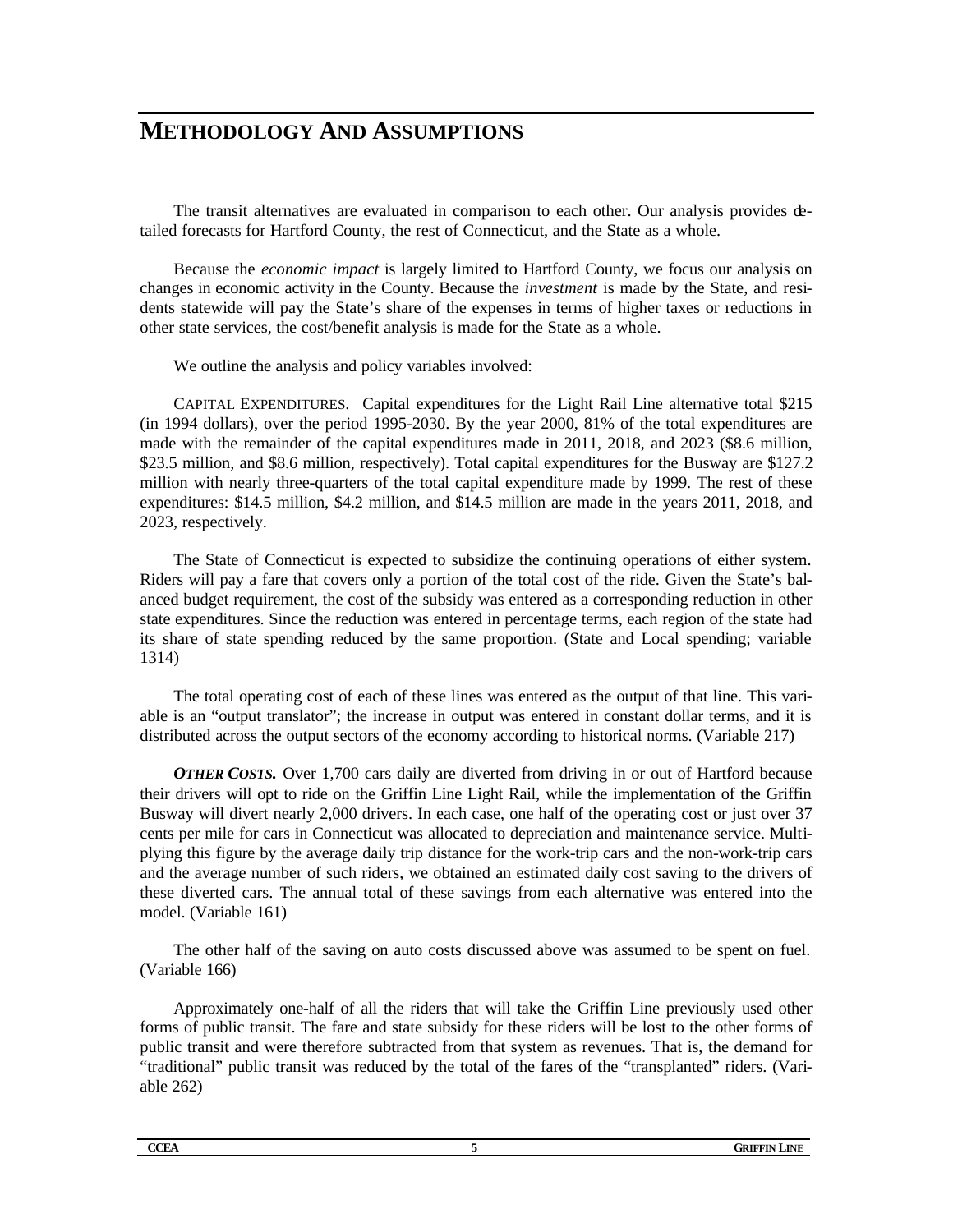Each car diverted (because their passengers opt to take the Griffin Line) is no longer renting a parking space in Hartford. Assuming the supply of parking space is perfectly inelastic and assuming demand has declined, we calculated a new rental rate for parking space. The change in rate times the traditional number of space rented in Hartford represents a loss to parking lot owners. The value of output in this industry was reduced by this figure. (Variable 184)

*BENEFITS.* The Griffin Line will reduce the travel time of the people who previously drove cars into and out of Hartford. With fewer vehicles on the roads, the remaining drivers will be able to make their trips into and out of Hartford in less time. Also, fewer vehicles on the road means better air quality due to fewer vehicle emissions. The value of these time savings were evaluated using USDOT benchmarks. These time savings improve the quality of life in the Hartford area, so they were considered in the model input as an amenity term. Amenity is measured according to value of these time savings as a percent of labor income. (Population variable 11)

Moreover, people will only ride the Line if the dollar cost of the ride is less than the dollar cost of their best alternative source of transportation. Above car savings for work riders and nonwork riders were mentioned. To these car savings, we added the savings on parking fees. At present the major employers are charging their employees only a fraction, on average, of their actual parking costs. Once we subtract the fare that these riders have to pay from their car and parking savings, we have a measure on new spendable income for workers and nonworkers alike. These net savings were entered as new disposable income for Hartford area residents. (Variable 1311)

The Griffin Line provides an additional mode of transportation for transit dependent households and therefore, has the potential to increase job accessibility/opportunities to zero car households. (Variable 999)

While the employee saves on parking fees, so also does the employer. At present, the major downtown employers are leasing nearly 7,000 parking spaces at \$115 per month on average. Each employee car diverted represents a saving to the employer of this parking lease fee less what they collected from the employee for the space. These savings to the employers were entered as a reduction in labor costs. (Variable 1314)

The study considers two transitway alternatives — a Light Rail and a Busway.

*Case 1:* Light Rail Line Alternative Is Implemented.

*Case 2:* Busway Alternative Is Implemented.

In each case, we examine the changes in important economic variables from the alternative forecasts, and compute a benefit/cost ratio based upon the present value of state expenditures and changes in real disposable income. It should be noted that the prior study for the entire corridor, *Griffin Line Corridor Study: Economic Impact Analysis (March 1994)* entails similar assumptions, however, they are slightly different in some cases. Detailed comparisons of the results should be done carefully.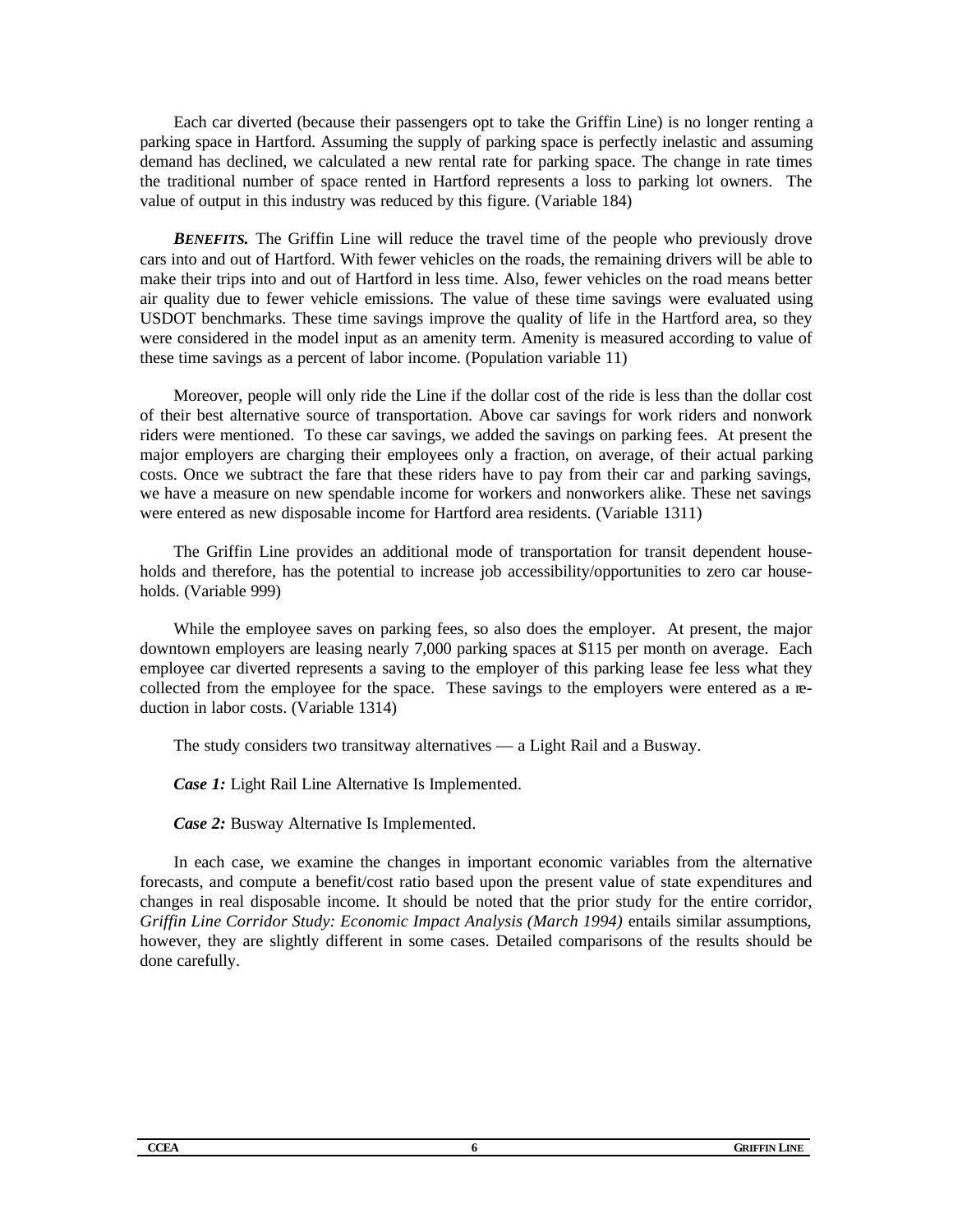### **IMPACT ANALYSIS — CASE 1: GRIFFIN LIGHT RAIL LINE ALTERNATIVE**

In this case a light rail line is implemented running between Hartford and Griffin Center. The State of Connecticut pays 20% of the capital costs, and 80% derives from federal sources. The State pays all of the net operating costs.

As shown in Figure 1, peak increases in *total* employment in Hartford, including the government and farming sectors, occur in 1999 with the addition of 829 total jobs. Of these, 616 jobs are in the private nonfarm sectors, and 213 are in the government sector. The majority of the annual, new job creation in the private, nonfarm sectors occurs during the construction and design period and the other periods of capital expenditure

Most of the early job creation is driven by the design and construction activity. Once normal operations commence and the direct construction jobs are lost, net job creation remains positive, and increases year by year. Once the construction activity is complete, the net increase in Hartford jobs in this period is lowest in 2002 with an increase in employment of 121 jobs, and rises to 425 jobs gained by 2018 due to additional capital expenditures. The net increase of 121 jobs in 2001 is attributable to a loss of 65 private, nonfarm jobs and an increase of 186 government sector jobs. The growth in government sector employment reflects Griffin Rail Line employment and the expansion of government services to support the population growth stimulated by the additional economic activity.



**Figure 1. Total Employment in Hartford County Resulting from the** 

Prior to 2001, the design, planning, and construction, financed in large part by external funds, provide stimulus to the private sector. Once, the construction phase is complete, continuing operations are heavily subsidized by public funds; under the state's balanced budget constraint, this implies an increased reallocation of public resources. At a glance, Figure 3 reveals negative values of private nonfarm investment (external funding) from 2001-2008. However, these negative values are misleading. The construction phase stimulus results in firms re-scheduling some expansions. Capital projects that might have occurred in the years 2001-2008 based upon typical depreciation rates and earlier lower expectations of consumer demand, are moved up into the 1996-2000 period. Some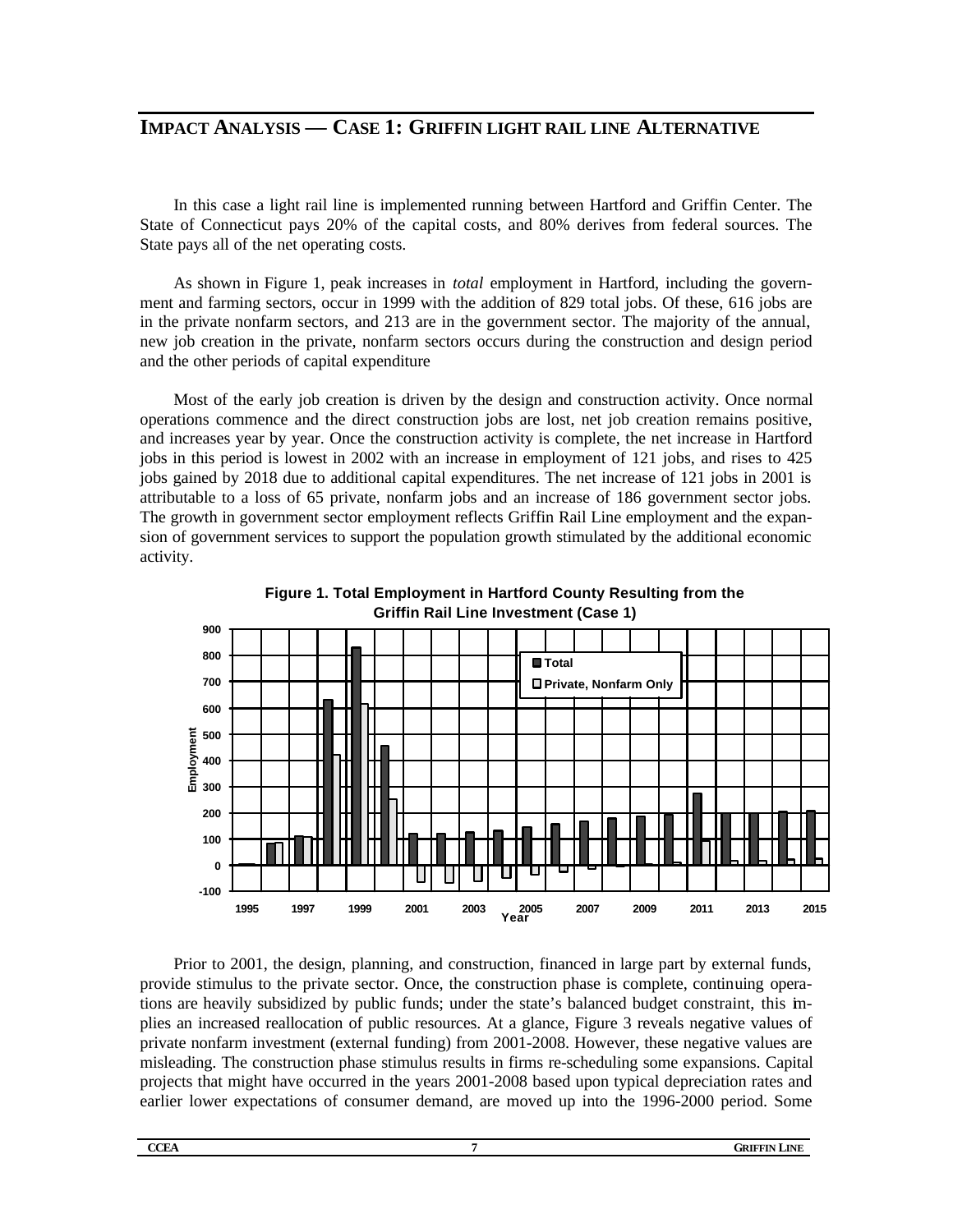degree of post-contruction investment slowing is therefore to be expected. The resulting business investment is better demonstrated by the net present value of investment, which is \$14.43 million (1995 dollars).

We can confirm that the early job creation in Hartford results from the design and construction effort by examining the breakdown of job creation in the peak year 1999. As shown in Figure 2, 463 of the jobs created in 1999 are in the construction industries; 80 of the jobs are in the service industries, reflecting, among other things, engineering and consulting services associated with the project. The wholesale and retail trade industries add 63 jobs.



#### **Figure 2. Hartford County Employment Changes by Sector in 1999. (Case 1)**

Approximately 55% of the employment change is in the construction sector, as compared with 10% in the service sector. As shown in Figure 3, the final demand stimulus comes primarily from consumer spending — about \$20.98 million in real terms (1995 dollars) in 1999. In the same year, fixed investment rises by \$8.75 million in real terms, driven mainly by a \$4.56 million increase in residential investment and \$3.32 million increase in business equipment.



#### **Figure 3. Change in Spending by Final Demand in Hartford County. (Case 1)**

As consumer spending is stimulated by the initial construction boom and subsequent capital expenditures, government spending decreases. The decline in the expansion of government spending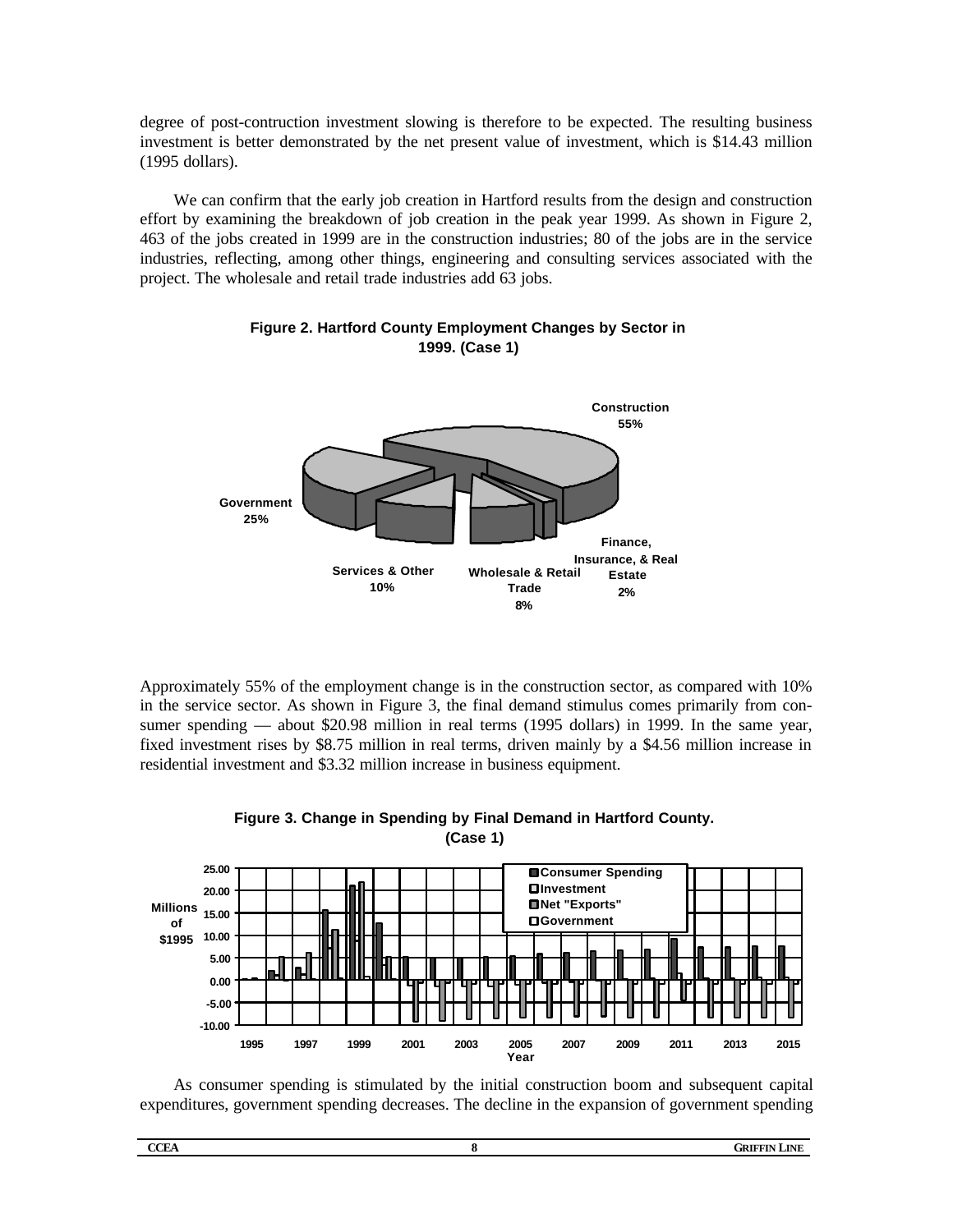becomes negative as the benefits of the light rail outweigh the expense. Consumer demand declines from 2000-2003 (See Figure 3), then begins to rise as the benefits of increased employment and cost reductions are realized. Reduced demand in the automobile and the automobile service industries erode the demand for private investment. Growth in production in Hartford County is insufficient to meet demand causing "imports" from the rest of the state and elsewhere to exceed "exports" after 2000. Slower growth in private investment coupled with negative net exports make for a lost opportunity to expand the capital base enough to fully capture the economic benefit of the Griffin Line investment. This dominates the aggregate economy of Hartford County, after the year 2000 (See Figure 4). Hartford's Real Gross Regional Product (GRP), a measure of the total economic activity in the region, is negative after 2000, as consumer demand is met by purchases from outside the region. The productive capacity for consumer goods in Hartford County does not grow sufficiently to absorb the increased consumer demand, forcing residents to "import" consumer goods. The excess of demand over productive capacity does not leave as much capacity for goods produced for "export," reducing the potential for sales outside the region. Any ancillary policies enacted that reduce net imports would, then, also positively impact GRP and employment.



**Figure 4. Change in Real Gross Regional Product of Hartford County. (Case 1)**

**Figure 5. Change in Real Disposable Income of Hartford County. (Case** 



On the other hand, the real disposable income remains positive and has been boosted throughout the post-construction period by subsequent capital expenditures throughout the analysis period (See Figure 5). Unfortunately, this does not translate so clearly into a GRP increase because this positive change in buying power relative to net business investment results in the negative change in net exports. Population changes can influence the average disposable income. Therefore, in Figure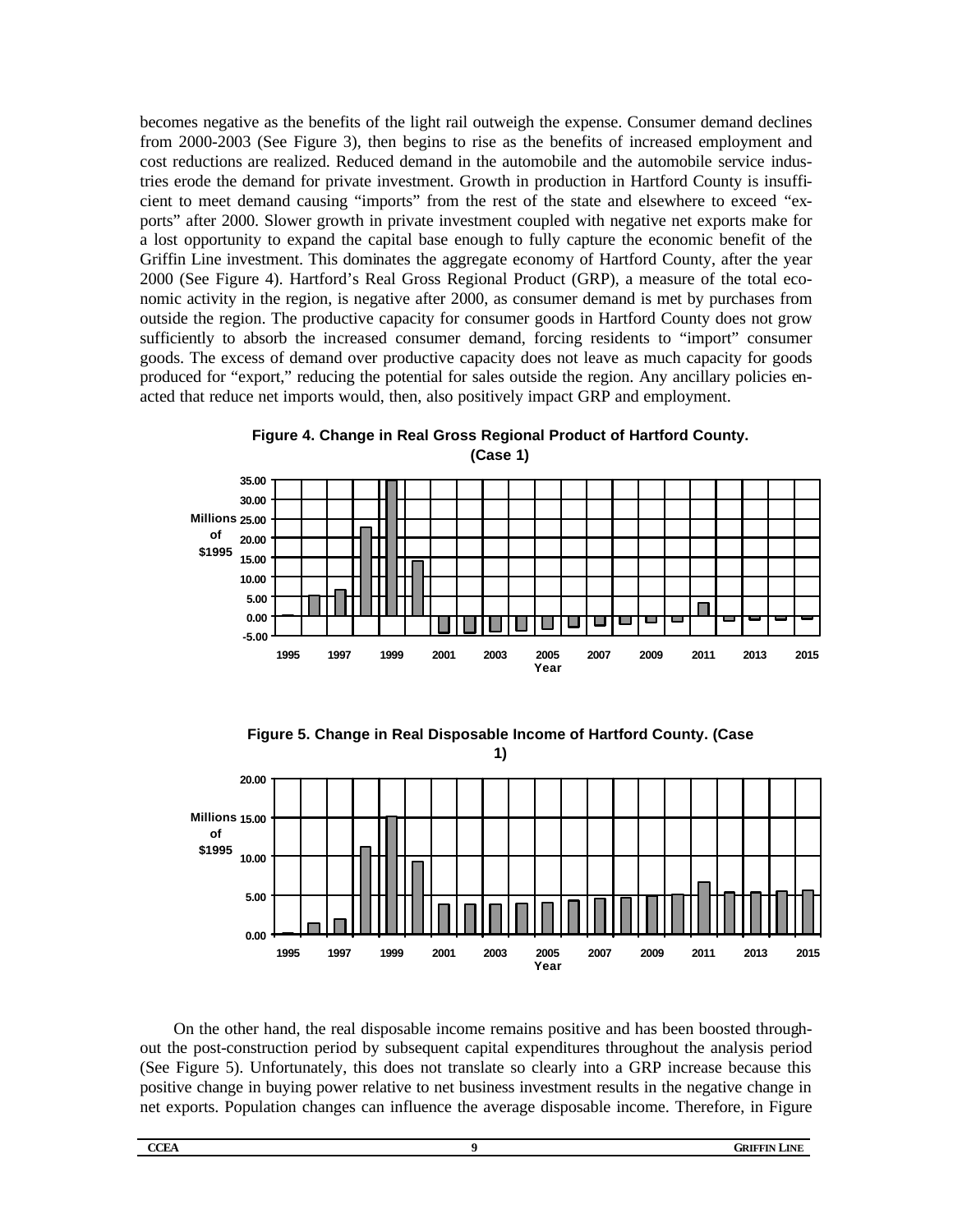6, we review the measure on a per capita basis as a proxy measure for the economic well-being of Hartford County residents.



**Figure 6. Change in Per Capita Real Disposible Income in Hartford County. (Case 1)**

The negative changes in *per capita* real disposable income from 2001 on can be attributed to immigration into Hartford County. Population levels increase by 480 and 469 in 2000 and 2001, respectively. Figure 6 shows that at the peak of Hartford's *per capita* real disposable income each person in Hartford County would receive an additional \$9.50 in after-tax income to spend in 1999.

At first glance, the negative changes in *per capita* real disposable income from 2001 on would seem to offset the earlier increases in the measure, but on a present value basis the earlier improvements dominate. It is the nature of present value computations that events further from the present are weighted less than events in neighboring years. Thus, the decreases in the measure are discounted more than the increases because they occur later.

*Benefit/Cost Ratio.* Because the entire state bears the cost of the proposed transitway, we compare statewide benefits, in terms of the change in real personal income, to the total expenditure financed by the state. Real personal income is the total *inflation-adjusted* income stream to residents. Increases in this measure represent improvements in real buying power, and therefore an improved (economic) standard of living. Thus it reflects the net economic welfare of the total populace. To compute the Benefit/Cost Ratio, we compare the real present values of the increase in real personal incomes to the real present value of the state expenditures by residents (the cost). That is, we form the ratio of the change in income (the change in disposable income plus cost) and the cost. This is accomplished in Table 1.

The computed Benefit/Cost Ratio of 2.12 compares favorably with other projects of this type. In fact, ratios of 1.4 to 1.8 would be more common for *favorable* results for similar public works projects. Principal reasons for this outcome are the injection of funds from outside the state. These results could be further improved by an increase in investment, improving productive capacity and therefore the ability to respond locally to the increase in consumption demand.

On a statewide basis, net private sector job-years created (2,246), net total job years created (5,588), the present value of the change in real gross state product (\$34.3 million), and the present value of the change in real disposable income (\$72.8 million) represent the more significant impact of the two cases studied. The positive economic impact of the Griffin Light Rail is uncommonly favorable. Coordinated with other public policy to improve the state's ability to competitively produce needed goods and services could increase the impact further.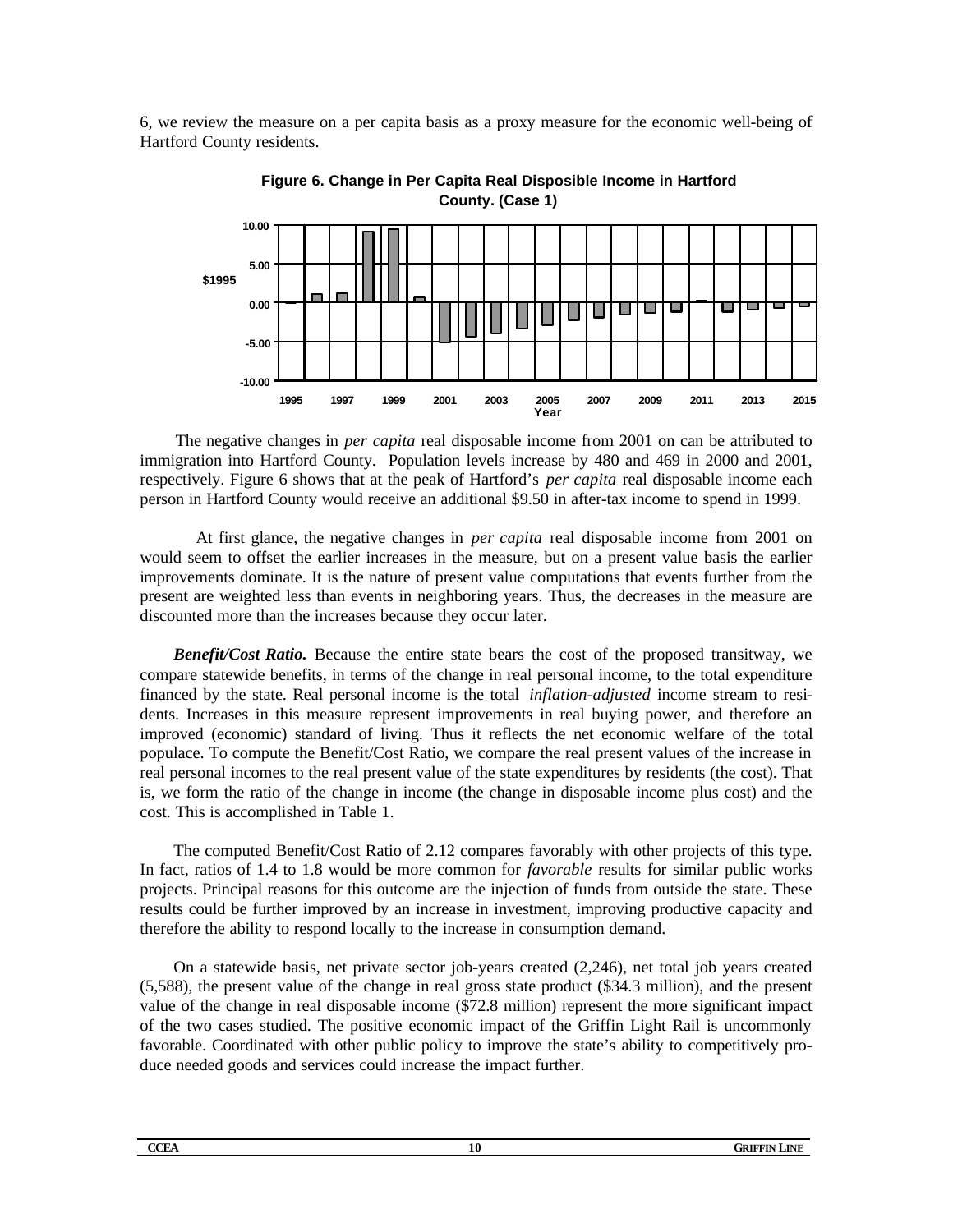|      | <b>Private</b>    |                         |                   |                 |                   | <b>Gross</b>    |
|------|-------------------|-------------------------|-------------------|-----------------|-------------------|-----------------|
|      | <b>Nonfarm</b>    | <b>Total</b>            |                   | <b>Personal</b> | <b>Disposable</b> | <b>Regional</b> |
| Year | <b>Employment</b> | <b>Employment</b>       | <b>Population</b> | <b>Income</b>   | <b>Income</b>     | <b>Product</b>  |
| 1995 | $\overline{3}$    | 3                       | 19                | 0.4             | 0.1               | 0.2             |
| 1996 | 98                | 76                      | 34                | 4.0             | 1.7               | 5.2             |
| 1997 | 132               | 133                     | 72                | 7.3             | 2.8               | 7.5             |
| 1998 | 536               | 736                     | 272               | 41.6            | 16.1              | 27.4            |
| 1999 | 761               | 955                     | 561               | 61.7            | 21.6              | 40.4            |
| 2000 | 292               | 436                     | 685               | 40.1            | 11.8              | 14.2            |
| 2001 | $-118$            | $-22$                   | 612               | 13.0            | 2.5               | $-8.8$          |
| 2002 | $-117$            | $-24$                   | 512               | 9.4             | 2.2               | $-8.8$          |
| 2003 | $-104$            | $-13$                   | 438               | 7.7             | 2.1               | $-8.4$          |
| 2004 | $-86$             | $\overline{\mathbf{4}}$ | 376               | 7.3             | 2.2               | $-7.7$          |
| 2005 | $-65$             | 24                      | 327               | 8.0             | 2.4               | $-6.8$          |
| 2006 | $-44$             | 44                      | 291               | 9.6             | 2.7               | $-6.0$          |
| 2007 | $-27$             | 61                      | 266               | 11.7            | 3.1               | $-5.2$          |
| 2008 | $-12$             | 76                      | 250               | 14.3            | 3.4               | $-4.6$          |
| 2009 | $\pmb{0}$         | 90                      | 240               | 17.3            | 3.7               | $-4.1$          |
| 2010 | 10                | 101                     | 235               | 20.6            | 3.9               | $-3.6$          |
| 2011 | 107               | 198                     | 253               | 37.9            | 6.3               | 1.8             |
| 2012 | 17                | 109                     | 253               | 27.6            | 4.2               | $-3.4$          |
| 2013 | 19                | 112                     | 238               | 29.5            | 4.3               | $-3.2$          |
| 2014 | 21                | 113                     | 226               | 31.6            | 4.3               | $-3.1$          |
| 2015 | 24                | 117                     | 216               | 34.4            | 4.4               | $-3.0$          |
| 2016 | 28                | 122                     | 208               | 38.2            | 4.6               | $-2.8$          |
| 2017 | 31                | 127                     | 205               | 42.7            | 4.7               | $-2.6$          |
| 2018 | 286               | 384                     | 270               | 117.9           | 11.3              | 12.1            |
| 2019 | 29                | 141                     | 293               | 63.1            | 5.4               | $-2.4$          |
| 2020 | 30                | 148                     | 281               | 67.6            | 5.6               | $-2.1$          |
| 2021 | 29                | 148                     | 282               | 71.5            | 5.7               | $-2.1$          |
| 2022 | 29                | 148                     | 285               | 76.9            | 5.8               | $-2.1$          |
| 2023 | 124               | 244                     | 312               | 120.6           | 8.4               | 3.4             |
| 2024 | 26                | 147                     | 321               | 92.9            | 6.0               | $-2.2$          |
| 2025 | 27                | 148                     | 318               | 98.9            | 6.2               | $-2.1$          |
| 2026 | 28                | 149                     | 319               | 106.9           | 6.3               | $-2.0$          |
| 2027 | 31                | 151                     | 323               | 116.1           | 6.5               | $-1.9$          |
| 2028 | 32                | 152                     | 327               | 126.3           | 6.7               | $-1.8$          |
| 2029 | 33                | 154                     | 334               | 137.8           | 6.9               | $-1.7$          |
| 2030 | 35                | 156                     | 340               | 150.8           | 7.1               | $-1.6$          |

### **Table 1 Case 1: Griffin Rail Line Alternative Changes in Connecticut**

**Notes**: Disposable Income, Personal Income, and Gross State Product are in millions of 1995 dollars. The net present value of the Disposable Income series is \$72.8 (\$1995). The Benefit/Cost Ratio is 2.12.

| M.<br>×<br>I<br>I |
|-------------------|
|-------------------|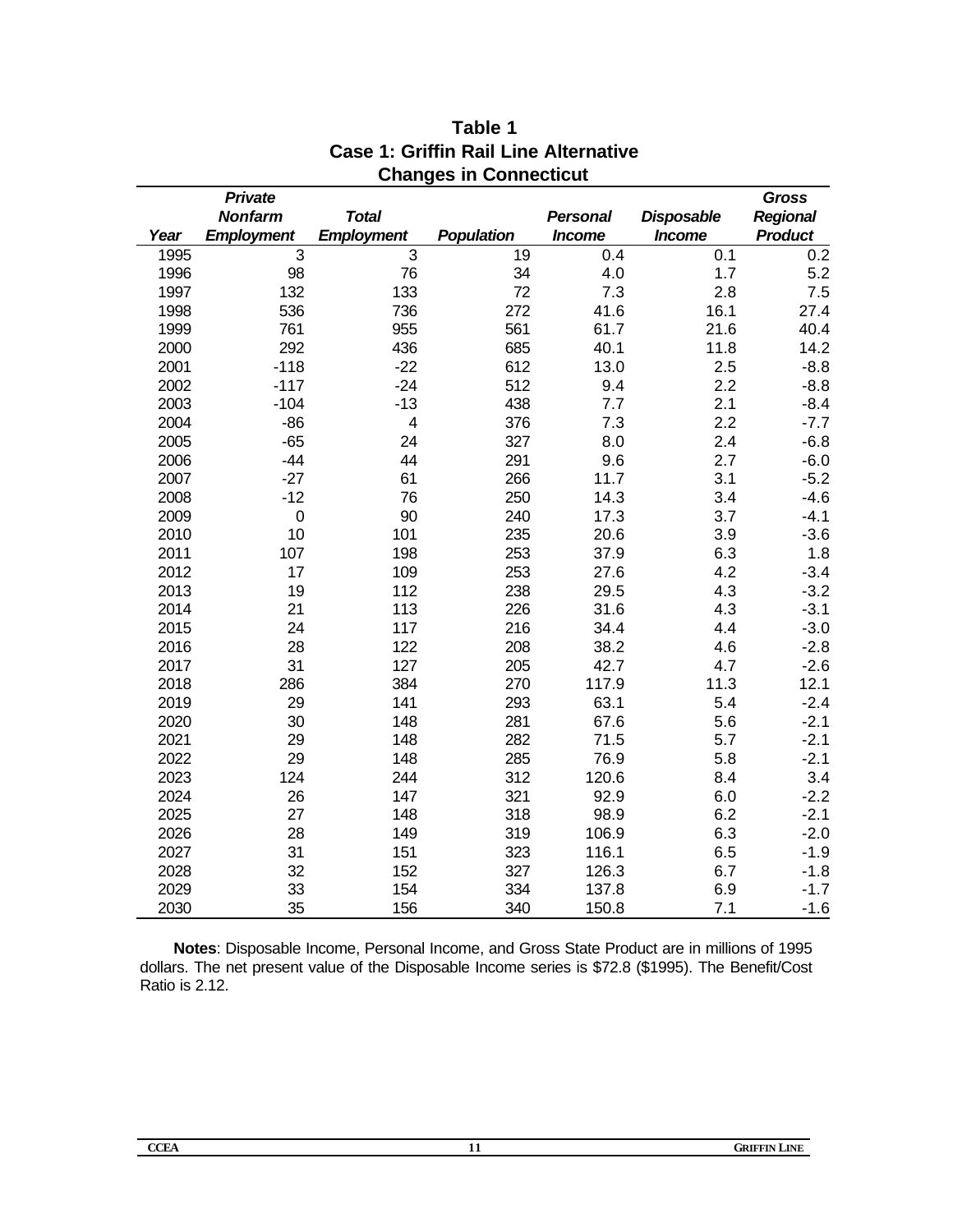## **IMPACT ANALYSIS — CASE 2: GRIFFIN BUSWAY ALTERNATIVE**

This case study implements the Griffin Busway Alternative to service a route from Downtown Hartford to Griffin Center in Bloomfield Center. As in Case 1, the State of Connecticut pays 20% of the capital costs, and 80% derives from federal sources. The State pays all of the net operating costs.

Hartford County peak increases in *total* employment, including the government and farming sectors, occur in 1999 with the addition of 284 total jobs. Of these, 282 jobs are in the private nonfarm sectors, and 2 are in the government sector. Most of these jobs are driven by the design and construction activity. Once normal operations commence, the net job increase is only positive because of growth in the government sector; private sector job losses peak in 2002 and 2003 with a loss of 15 jobs each year. We estimate that 9 of the jobs lost will be manufacturing jobs, while 6 are nonmanufacturing. While the creation of 134 and 133 government sector jobs in each of those same years reflects Griffin Busway employment however, most of the jobs are related to the expansion of government services to support the increased population. From 2008 on, job creation is positive in both the private and public sectors. The spike in private, nonfarm employment in 2011 corresponds to a projected capital expenditure of \$8.6 million.



**Figure 7. Total Employment in Hartford County Resulting from the Griffin Busway Investment (Case 2)**

Prior to 2001, the design, planning, and construction, financed in part by external funds, provide stimulus to the private sector. In the years 2002-2010, the construction phase is complete, and the continuing operations proceed. These continuing operations are heavily subsidized by public funds; under the balanced state budget constraint, this implies that a portion state spending each year will be diverted from other uses to support the Griffin Line. The expanding productive capacity of the region is unable to keep pace with the new growth in demand, leading to increased "imports" into the region. Figure 9 shows only small positive values of private nonfarm investment (external funding) beginning in 2001. The construction phase stimulus results in firms re-scheduling some expansions. Capital projects that might have occurred in the years 2002-2010 based upon typical depreciation rates and earlier lower expectations of consumer demand, are moved up into the 1996- 2001 period. The resulting business investment is better demonstrated by the net present value of investment, which is \$8.66 million (1995 dollars).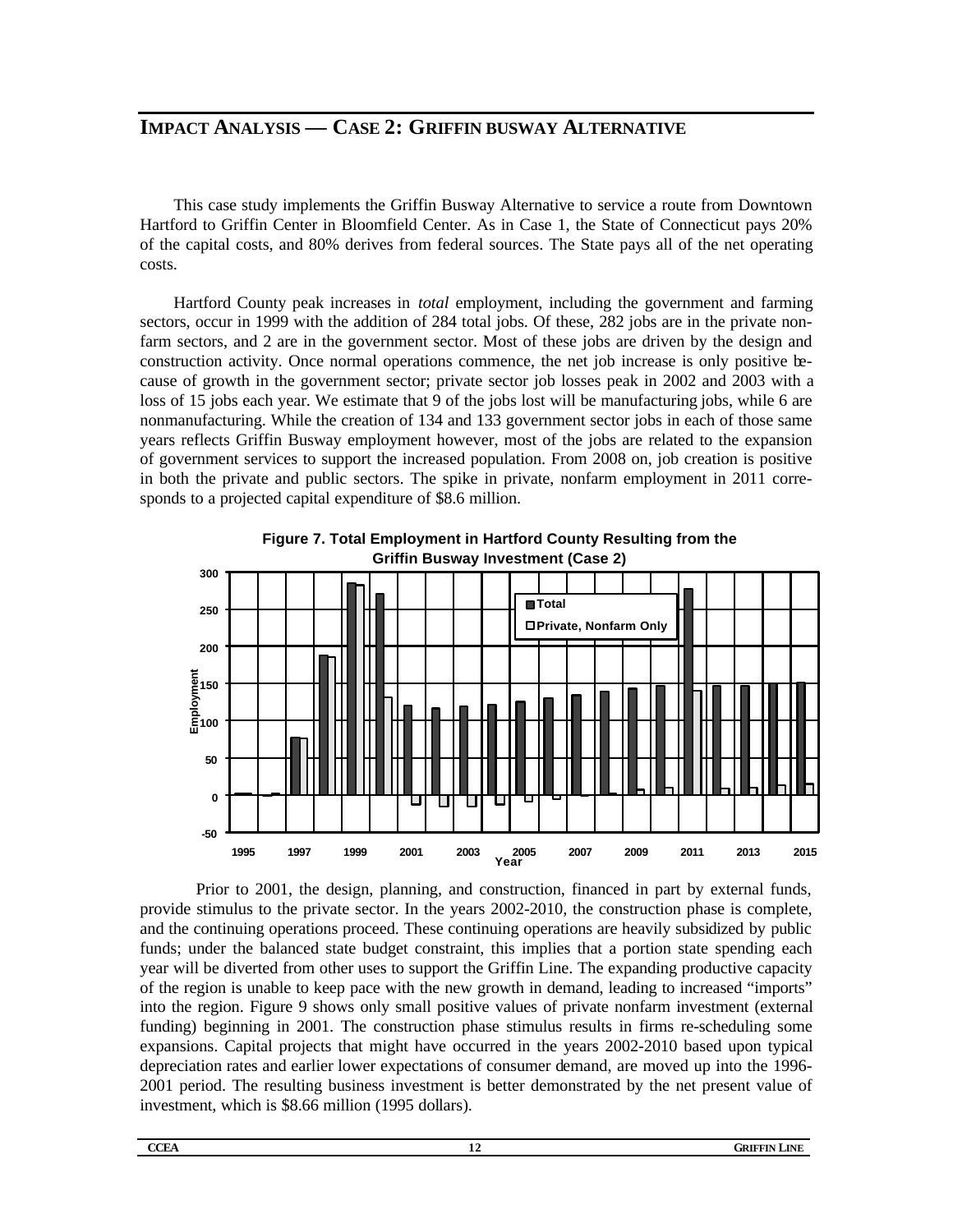We can confirm that the early job creation results from the design and construction effort by examining the breakdown of job creation in the peak year 1999. As shown in Figure 8, 228 of the jobs created in 1999 are in the construction industries; 22 of the jobs are in the wholesale and retail trade industries, 28 of the jobs are in the service industries, reflecting, among other things, engineering and consulting services associated with the project.



**Figure 8. Hartford County Employment Changes by Sector in 1999. (Case 2)**

Approximately 80% of the employment change is in the construction sector, as compared with 1% in the government sector. As shown in Figure 9, the final demand stimulus comes primarily from net exports — about \$32.28 million in real terms (1995 dollars) in exports and \$16.96 million in imports in the peak year 1999. In the same year, consumer spending rises by \$6.98 million in real terms (1995 dollars), driven mainly by the \$1.20 million increase in services, other than health services and \$1.07 million increase in food and beverages.



#### **Figure 9. Change in Spending by Final Demand in Hartford County. (Case 2)**

Year by year, the stimulus to consumer spending of the construction boom and increase in government spending decreases. Reduced demand for automobiles, automobile service, gas, oil, parts, etc., all reduce the demand for private business investment. The growth of production in Hartford County is insufficient to meet demand, causing "imports" from the rest of the State and elsewhere to exceed "exports" after 2000, a missed opportunity to expand the capital base enough

| M.<br>×<br>٠<br>I |
|-------------------|
|                   |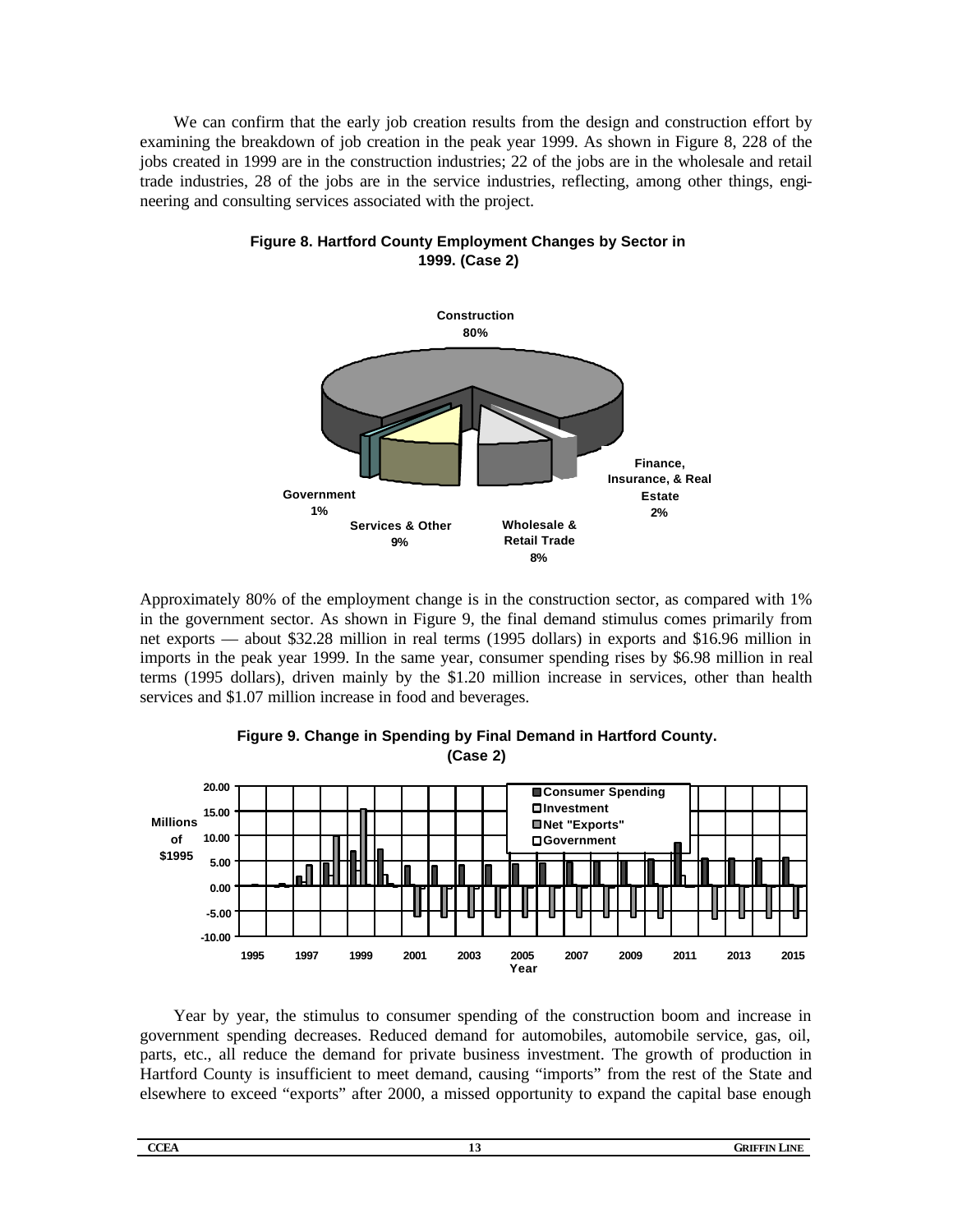to fully capture the economic benefit of the Griffin Busway investment. This ultimately dominates the aggregate economy of Hartford County from 2001-2010 and 2012 forward (See Figure 10.). Real Gross Regional Product (GRP), a measure of the total economy activity in the region, declines during these years because consumer demand is being satisfied by purchases of goods produced outside the region. The productive capacity for consumer goods in Hartford County does not grow sufficiently to absorb the increased consumer demand, forcing residents to "import" consumer goods. The excess of demand over productive capacity does not leave as much capacity for goods produced for "export," reducing the potential for sales outside the region.





Real disposable income, on the other hand, remains positive throughout. Real disposable income is, loosely speaking, a measure of the after-tax buying power of the populace. Reflecting the increased government spending and consumer activity, this measure increases broadly in the early years, but appears to level-off in the later years (See Figure 11.). As mentioned before, this positive change in buying power relative to insufficient net business investment results in the negative change in net exports, although this could possibly be mitigated by aggressive state policies.



**Figure 11. Change in Real Disposable Income of Hartford County. (Case 2)**

Population changes can erode influence the average disposable income. Therefore, in Figure 12 we review the measure on a per capita basis as a proxy measure for the economic well-being of Hartford County residents.

| ×<br>M.<br>×<br>٠<br>۰, |  |
|-------------------------|--|
|                         |  |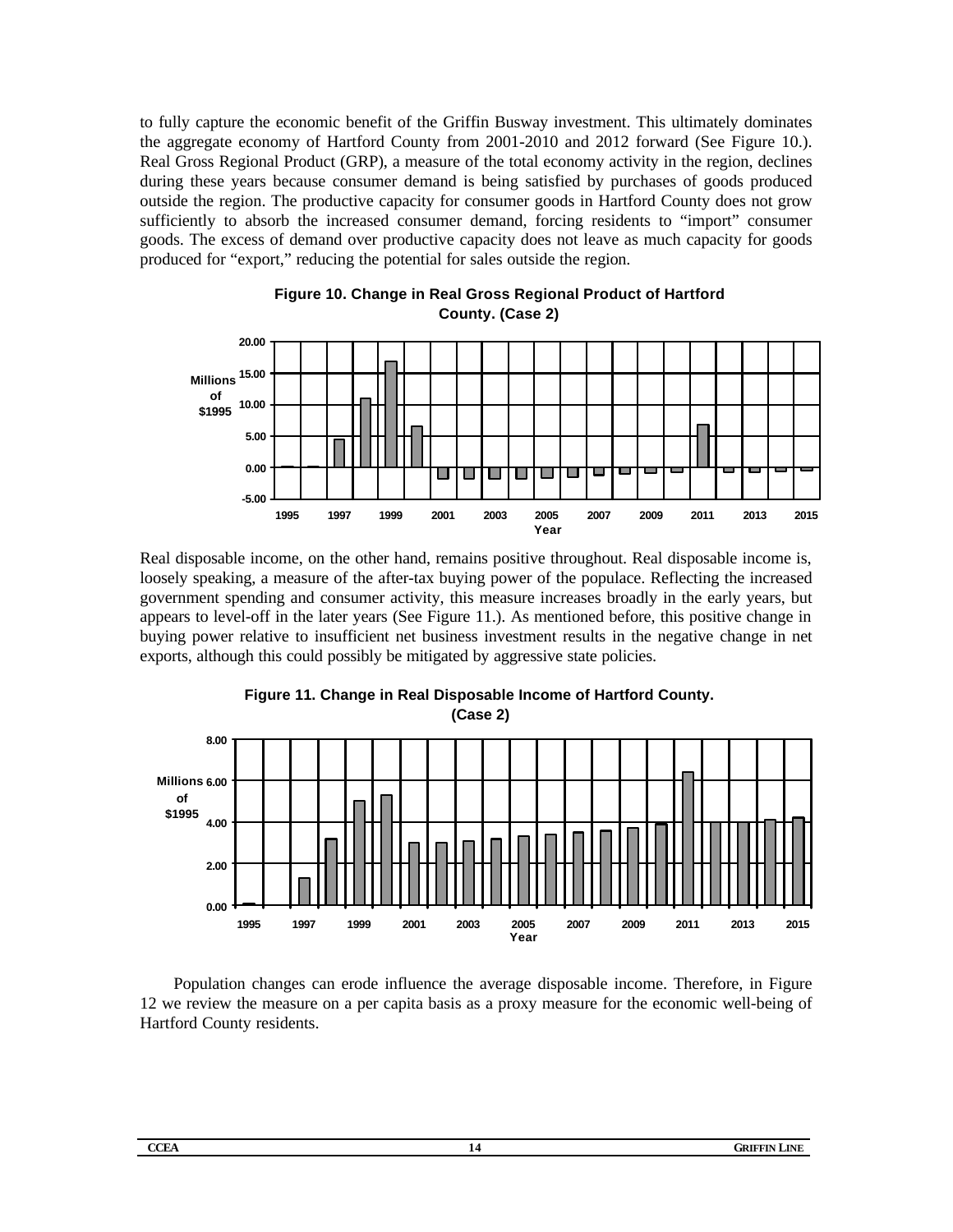

**Figure 12. Change in Per Capita Real Disposable Income in Hartford County. (Case 2)**

At first glance, the negative changes in *per capita* real disposable income from 2001 on would seem to offset the earlier increases in the measure, but on a present value basis the earlier improvements dominate. It is the nature of present value computations that events further from the present are weighted less than events in neighboring years. Thus, the decreases in the measure are discounted more than the increases because they occur later.

*Benefit/Cost Ratio.* Because the entire state bears the cost of the proposed transitway, we compare statewide benefits, in terms of the change in real personal income, to the total expenditure financed by the State. Real personal income is the total *inflation-adjusted* income stream to residents. Increases in this measure represent improvements in real buying power, and therefore an improved (economic) standard of living. Thus it reflects the net economic welfare of the total populace. To compute the Benefit/Cost Ratio, we compare the real present values of the increase in real personal incomes to the real present value of the state expenditures by residents (the cost). That is, we form the ratio of the change in income (the change in disposable income plus cost) and the cost. This is accomplished in Table 2.

The computed Benefit/Cost Ratio of 2.21 compares favorably with other projects of this type. In fact, ratios of 1.4 to 1.8 would be more common for *favorable* results for similar public work projects. One of the principal reasons for this outcome are the injection of funds from outside the state. The results could be further improved by an increase in investment, improving productive capacity and therefore the ability to respond locally to the increase in consumption demand.

 On a statewide basis, net private sector job-years created (1,498), net total job years created (4,281), the present value of the change in real gross state product (\$17.1 million), and the present value of the change in real disposable income (\$44.9 million) all represent desirable outcomes. The positive economic impact of the Griffin Busway is uncommonly favorable. Coordinated with other public policy to improve the state's ability to competitively produce needed goods and services could increase the impact further.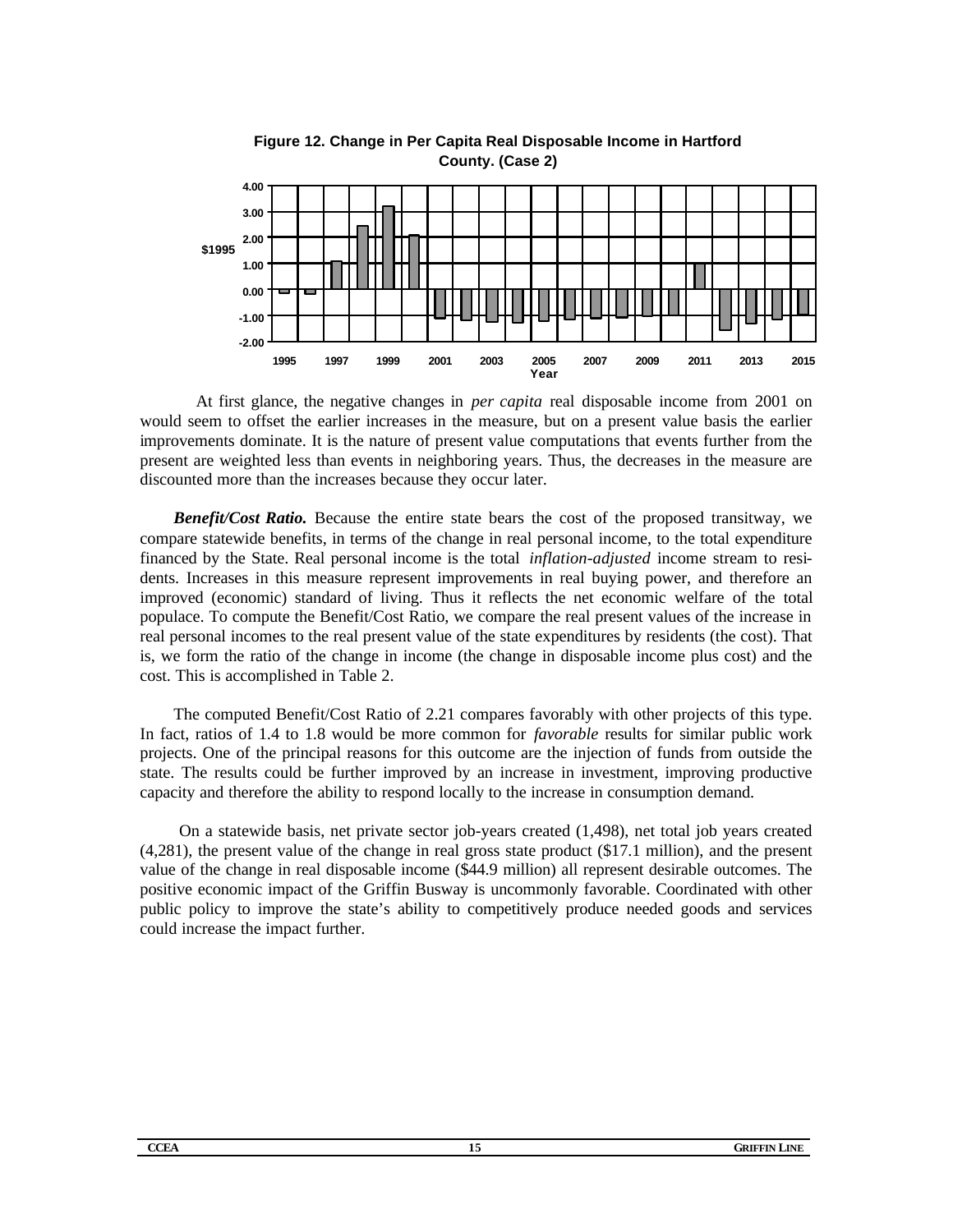|      |                   |                   |                   |                 |                   | Gross           |
|------|-------------------|-------------------|-------------------|-----------------|-------------------|-----------------|
|      | <b>Private</b>    | <b>Total</b>      |                   | <b>Personal</b> | <b>Disposable</b> | <b>Regional</b> |
| Year | <b>Employment</b> | <b>Employment</b> | <b>Population</b> | <b>Income</b>   | <b>Income</b>     | <b>Product</b>  |
| 1995 | $\overline{2}$    | $\overline{2}$    | 18                | 0.4             | 0.1               | 0.2             |
| 1996 | $-3$              | $-15$             | 11                | $-0.4$          | $-0.2$            | $-0.3$          |
| 1997 | 92                | 92                | 31                | 4.7             | 1.9               | 5.2             |
| 1998 | 224               | 222               | 94                | 12.5            | 4.7               | 12.5            |
| 1999 | 335               | 327               | 183               | 20.8            | 7.2               | 18.9            |
| 2000 | 157               | 262               | 269               | 21.4            | 6.7               | 6.8             |
| 2001 | $-30$             | 49                | 277               | 10.1            | 2.5               | $-3.8$          |
| 2002 | $-33$             | 47                | 258               | 9.4             | 2.5               | $-3.8$          |
| 2003 | $-30$             | 51                | 247               | 9.4             | 2.5               | $-3.7$          |
| 2004 | $-26$             | 55                | 236               | 9.7             | 2.6               | $-3.5$          |
| 2005 | $-18$             | 65                | 229               | 10.7            | 2.7               | $-3.2$          |
| 2006 | $-11$             | 74                | 224               | 12.1            | 2.9               | $-2.8$          |
| 2007 | $-5$              | 79                | 221               | 13.5            | 3.0               | $-2.5$          |
| 2008 | $\overline{2}$    | 88                | 221               | 15.4            | 3.2               | $-2.3$          |
| 2009 | $\overline{7}$    | 93                | 221               | 17.2            | 3.4               | $-2.1$          |
| 2010 | 12                | 100               | 223               | 19.7            | 3.5               | $-1.8$          |
| 2011 | 167               | 252               | 261               | 45.6            | 7.2               | 6.9             |
| 2012 | 9                 | 96                | 269               | 25.6            | 3.7               | $-2.0$          |
| 2013 | 9                 | 95                | 252               | 25.9            | 3.6               | $-2.0$          |
| 2014 | 13                | 100               | 242               | 27.7            | 3.7               | $-1.8$          |
| 2015 | 15                | 102               | 232               | 29.5            | 3.7               | $-1.7$          |
| 2016 | 20                | 107               | 224               | 32.5            | 3.9               | $-1.5$          |
| 2017 | 22                | 109               | 218               | 35.4            | 3.9               | $-1.4$          |
| 2018 | 71                | 161               | 226               | 52.1            | 5.2               | 1.4             |
| 2019 | 30                | 127               | 231               | 47.5            | 4.5               | $-0.8$          |
| 2020 | 32                | 130               | 230               | 52.1            | 4.6               | $-0.6$          |
| 2021 | 34                | 134               | 232               | 57.3            | 4.7               | $-0.5$          |
| 2022 | 34                | 135               | 235               | 62.4            | 4.8               | $-0.5$          |
| 2023 | 188               | 286               | 278               | 127.7           | 8.9               | 8.4             |
| 2024 | 23                | 121               | 287               | 74.1            | 4.7               | $-1.1$          |
| 2025 | 21                | 119               | 273               | 75.4            | 4.7               | $-1.2$          |
| 2026 | 22                | 119               | 265               | 79.2            | 4.8               | $-1.2$          |
| 2027 | 25                | 123               | 262               | 86.1            | 5.0               | $-0.9$          |
| 2028 | 27                | 125               | 259               | 93.0            | 5.1               | $-0.8$          |
| 2029 | 29                | 126               | 258               | 101.0           | 5.2               | $-0.8$          |
| 2030 | 31                | 128               | 259               | 110.2           | 5.4               | $-0.7$          |

## **Table 2 Case 2: Griffin Busway Alternative Changes in Connecticut**

**Notes**: Disposable Income, Personal Income and Gross State Product are in millions of 1995 dollars. The net present value of the Disposable Income series is \$44.87 (\$1995). The Benefit/Cost Ratio is 2.21.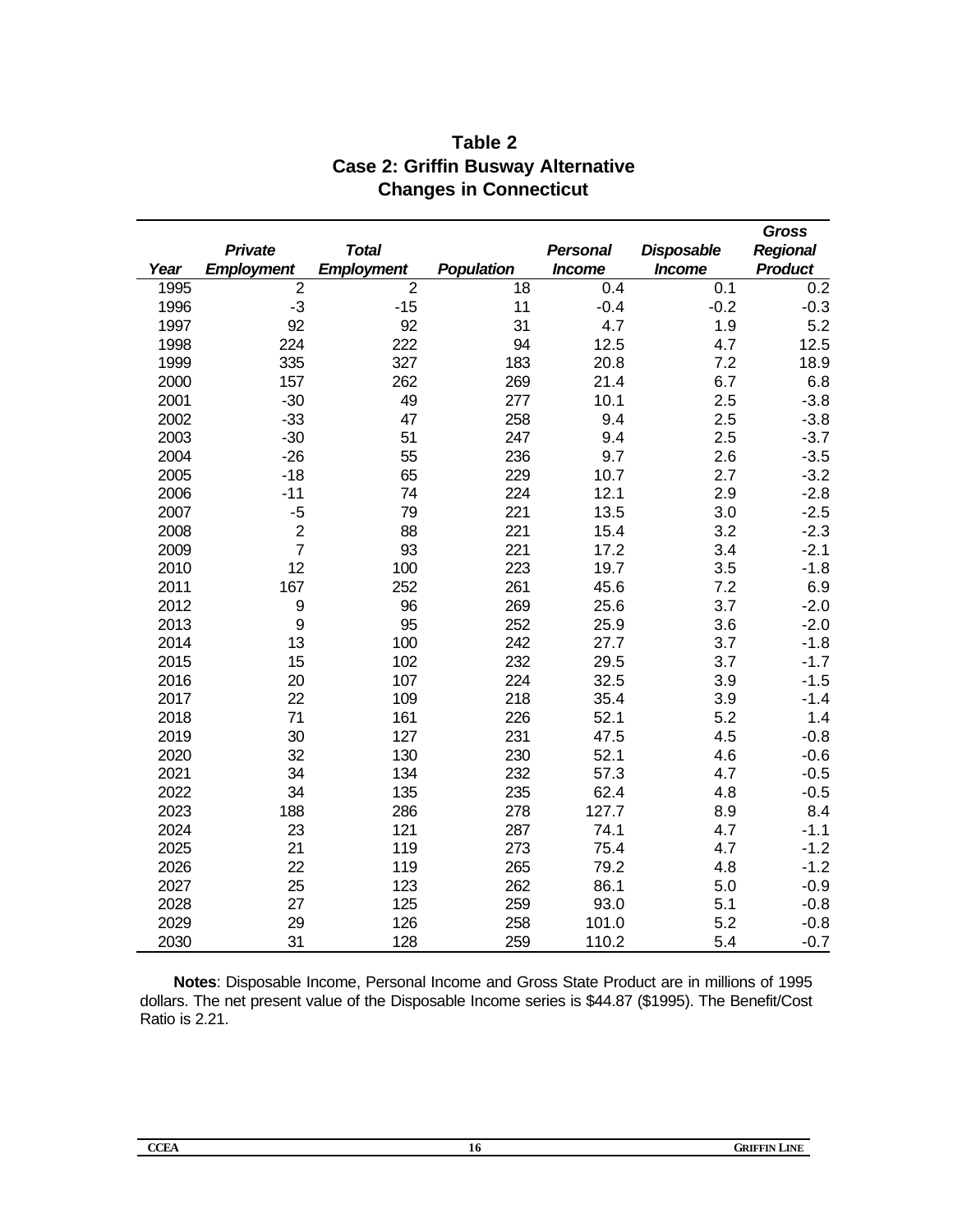### **CONCLUSIONS**

In Case 1 it is clear that, (1) assuming federal funding of 80% and state funding of 20% of the capital cost of building the Griffin Light Rail, (2) state funding of all of the net operating costs, and (3) capital expenditures totaling \$215 million, the construction and operation of the line would be a net benefit to the residents of Connecticut (Table 5.). Net, almost 5,600 job years, averaging 160 jobs per year, would be created between 1995 and 2030. In real, present value terms, total economic activity in the State would increase by \$34.3 million and total consumer buying power would increase by \$72.8 million over the years 1995-2030. For every tax dollar spent by the state, the income of the populace increases by \$2.12.

In Case 2, the same capital cost scheme as in Case 1 and a total capital expenditure of \$127.2 million, there is a net gain of 1,498 private-sector job-years and 4,281 total job-years. Total economic activity in the state (real GRP) increases by \$17.1 million and total consumer buying power increases by \$44.9 million on a present value basis. Every tax dollar required is repaid with 2.21.

| Case                                        | <b>Net</b><br><b>Private</b><br><b>Job-Years</b><br><b>Created</b> | <b>Net</b><br>Total<br>Job-Years<br>Created | <b>Present</b><br>Value of<br>Change in<br><b>Real GRP</b><br>(\$1995) | <b>Present Value</b><br>of Change in<br><b>Real Dispos-</b><br>able Income<br>(\$1995) | <b>Capital Ex-</b><br>penditures<br>(\$1994) | <b>Benefit/Cost</b><br>Ratio<br>(Based on<br><b>Real Dispos-</b><br>able Income) |
|---------------------------------------------|--------------------------------------------------------------------|---------------------------------------------|------------------------------------------------------------------------|----------------------------------------------------------------------------------------|----------------------------------------------|----------------------------------------------------------------------------------|
| 1. Light Rail<br>Line<br><b>Alternative</b> | 2,246                                                              | 5.588                                       | \$34.3 million                                                         | \$72.8 million                                                                         | \$215 million                                | 2.12                                                                             |
| 2. Busway<br><b>Alternative</b>             | 1,498                                                              | 4.281                                       | \$17.1 million                                                         | \$44.9 million                                                                         | \$127.2 million                              | 2.21                                                                             |

#### **Table 5. Economic Impact, State of Connecticut 1995-2030 — Summary.**

As suggested earlier, one sector of economic activity that consistently showed room for improvement was net exports. As consumer demand grows in the model, the Connecticut economy produces too little business investment to allow business expansion to keep up. This is not rectified in the face of rapidly increasing consumer demand, and is likely the result of higher costs of doing business in Connecticut than elsewhere. Thus, increasingly, consumers and retailers are forced to turn to suppliers and producers outside the state. Coupling the Griffin Line development with programs designed to stimulate business investment and expansion could result in dramatically better results than those reported here.

The economic impact of the Griffin Light Rail could be enhanced by the extension of the line to cover the 14 mile stretch from downtown Hartford to Bradley International Airport with the implementation of a parking policy. Table 6 shows a cost/benefit ratio of 5.24, nearly two and a half times the cost/benefit ratio of the shorter project. If the Griffin Light Rail were extended, for the cost of approximately doubling the construction costs, the State would nearly triple its gains in private sector job years, and create more than two and a half times as many total job years. Further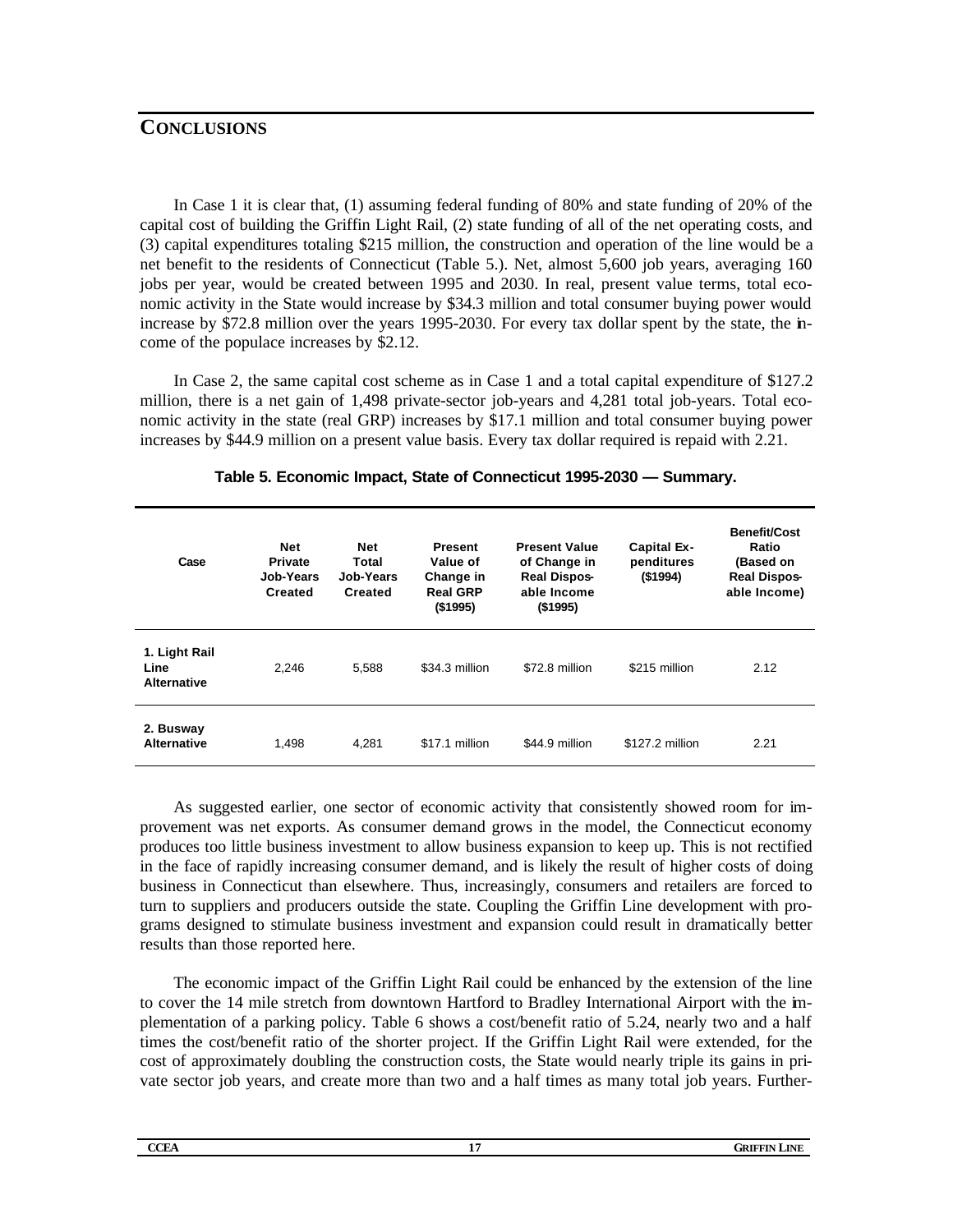more, economic activity (real GRP) is quadrupled and after-tax purchasing power is nearly tripled. Clearly, there is an economy of scale that substantially favors the larger transitway investment.

As earlier mentioned, the implementation of a parking policy in downtown Hartford along with the Griffin Light Rail would make the plan even more desirable. The benefits of the construction and parking policy is two-fold: businesses save through a reduction in labor costs and consumers accrue additional spendable income which stimulates the State and local economies. The net combined effect of the extended line and the parking policy is to create *seven and a half times as much private employment* as the shorter LRT without the parking policy, and over three and a half times as much total employment. At the same time, real GRP expands by more than six times as much, and and the after tax purchasing power of the populace is more than tripled.

Clearly, the extension of the Griffin Line in conjunction with a parking policy would be not only socially beneficial but considerably more beneficial then Case 1 as considered in this study. For more details on the effects of the extension of the line to cover the 14 mile stretch from downtown Hartford to Bradley International Airport with the implementation of a parking policy see *Griffin Line Corridor Study: Economic Impact Analysis, 1994*.

| Case                                                                                                                                        | <b>Net</b><br><b>Private</b><br>Job-Years<br><b>Created</b> | <b>Net</b><br>Total<br>Job-Years<br><b>Created</b> | <b>Present</b><br>Value of<br>Change in<br><b>Real GRP</b><br>(\$1995) | <b>Present Value</b><br>of Change in<br><b>Real Dispos-</b><br>able Income<br>$($ \$1995) | <b>Construction</b><br>Costs | <b>Benefit/Cost</b><br>Ratio<br>(Based on<br><b>Real Dispos-</b><br>able Income) |
|---------------------------------------------------------------------------------------------------------------------------------------------|-------------------------------------------------------------|----------------------------------------------------|------------------------------------------------------------------------|-------------------------------------------------------------------------------------------|------------------------------|----------------------------------------------------------------------------------|
| 1. Light Rail<br><b>Line Alternative:</b><br>No Parking Pol-<br>icy Implemented                                                             | 2,246                                                       | 5,588                                              | \$34.3 million                                                         | \$72.8 million                                                                            | \$174.3 million<br>(\$1994)  | 2.12                                                                             |
| 2. Light Rail<br>Line Alternative:<br>No Parking Pol-<br>icy. Extension to<br><b>Bradley Interna-</b><br>tional Airport                     | 6,581                                                       | 14,351                                             | \$142.6 million                                                        | \$206.6 million                                                                           | \$355.3 million<br>(\$1995)  | 5.24                                                                             |
| 3. Light Rail<br>Line Alterna-<br>tive: Parking<br><b>Policy Imple-</b><br>mented & Ex-<br>tension to Brad-<br>ley International<br>Airport | 16,820                                                      | 20,011                                             | \$211.9 million                                                        | \$377.1 million                                                                           | \$335.3 million<br>(\$1995)  | 3.93                                                                             |

#### **Table 6. Economic Impact, State of Connecticut 1995-2030 — Transitway Construction.**

With the increase in productive capacity, regional demand could be satisfied within the region. This turns negatives in net exports into positives in regional consumption. Moreover, the buying power retained within the region continues to cascade from consumer to producer, further expanding economic activity.

| <b>CCEA</b> | 1U<br>$\sim$ | GRIFFIN<br>LINE |
|-------------|--------------|-----------------|
|             |              |                 |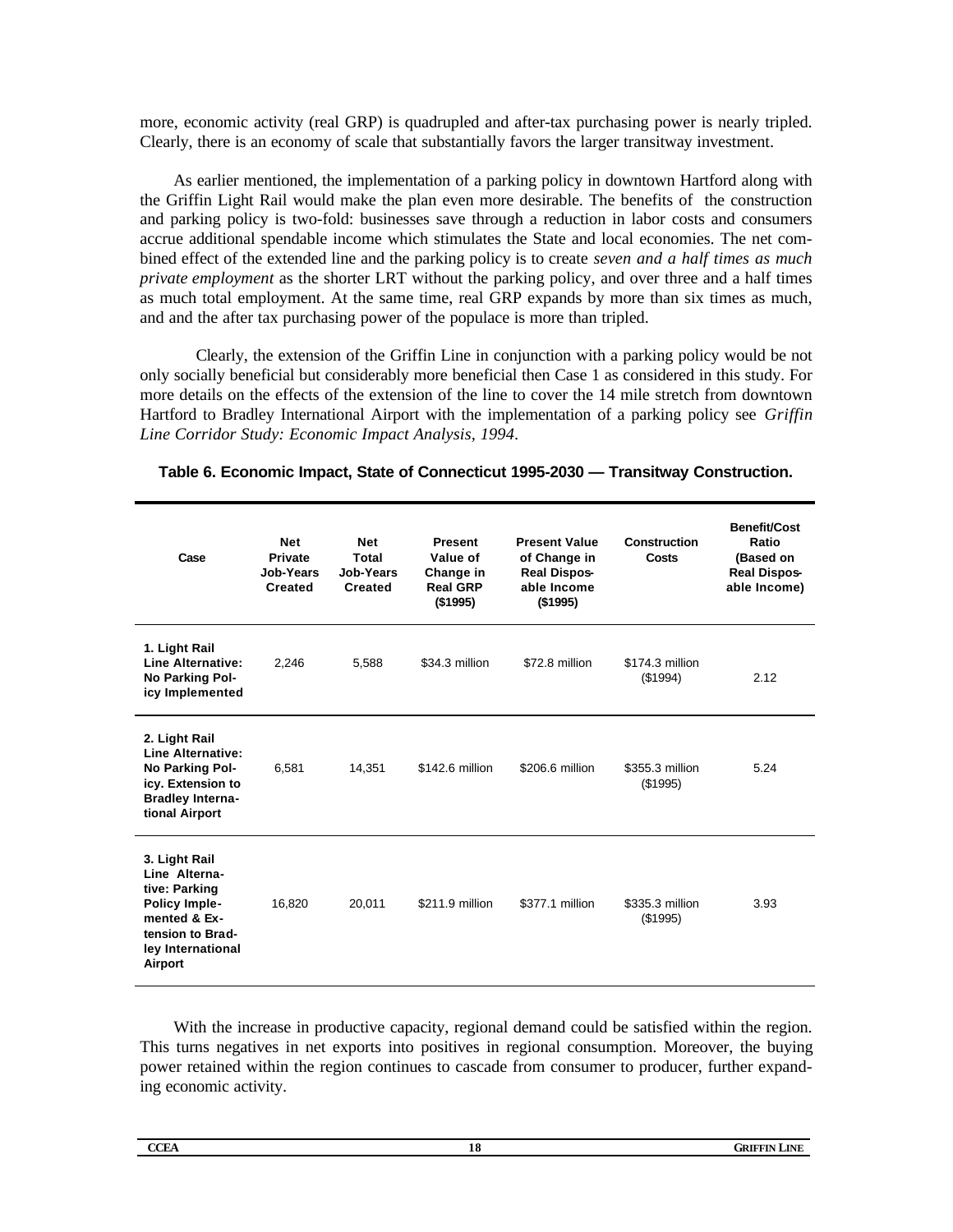In summary, then, the Griffin Line (as analyzed) is a good investment for the State of Connecticut. The federal contribution, leverages the state's resources to result in a benefit/cost ratio for the state that is atypically high for a public works project. More important, the jobs gains and economic growth exhibited are impressive.

The results of this analysis and the earlier study of a transitway to Bradley International Airport demonstrate the importance of the project implementation plan. An effective project implementation plan, coordinated statewide, can further maximize the substantial benefits demonstrated herein for the corridor, the region, and the state.